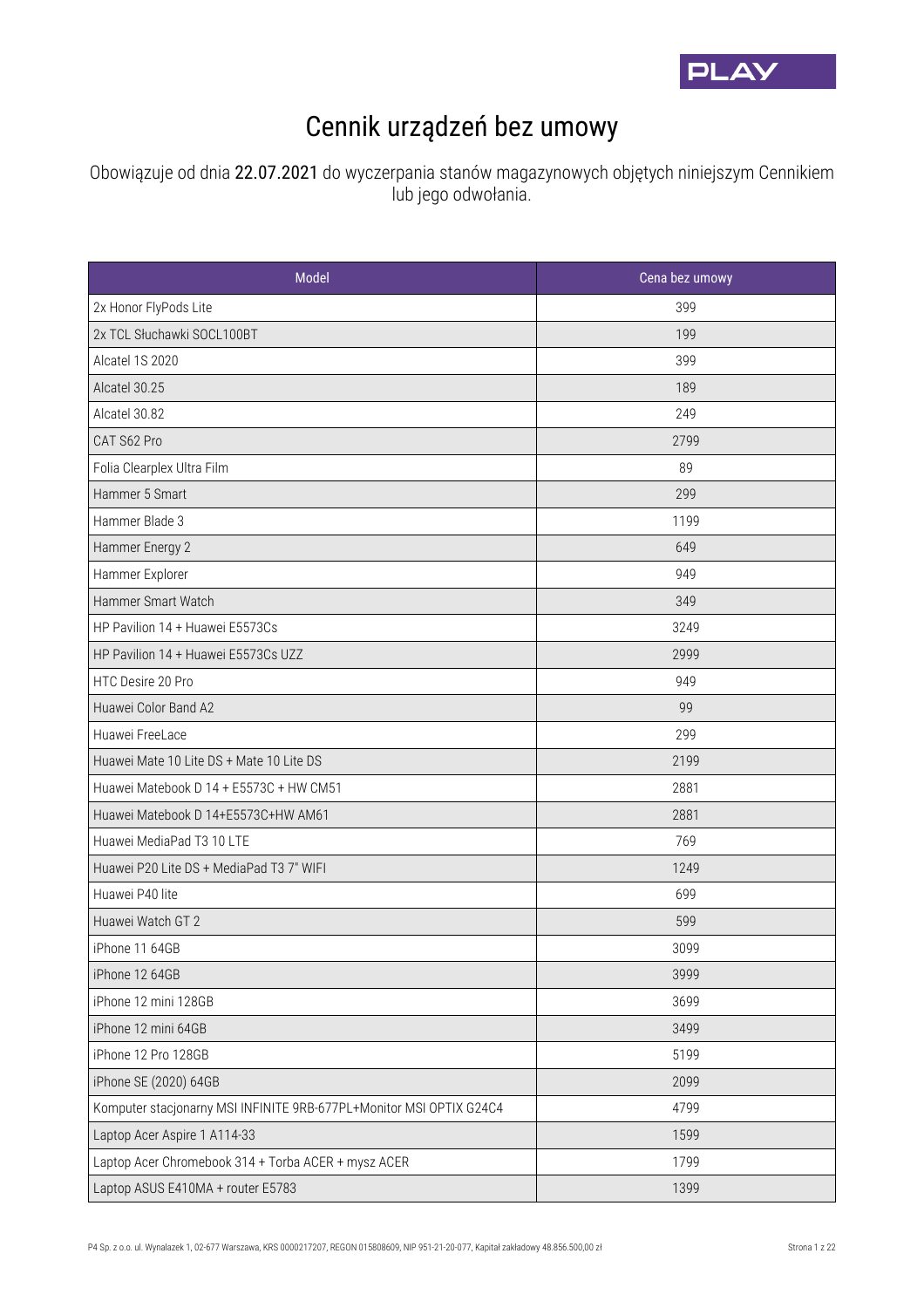

| Model                                                                               | Cena bez umowy |
|-------------------------------------------------------------------------------------|----------------|
| Laptop ASUS FX705GE-EW231T + router E5576                                           | 4369           |
| Laptop ASUS TUF Gaming A15 FA506II + router E5783                                   | 4089           |
| Laptop ASUS TUF Gaming A17 FA706II + router E5783                                   | 4199           |
| Laptop Asus UX360 + modem E3372                                                     | 3199           |
| Laptop Asus X509JA-BQ084T + router E5783                                            | 2899           |
| Laptop ASUS X512 i5 8GB+E5573Cs                                                     | 2899           |
| Laptop Dell Latitude 3410 CTO                                                       | 3099           |
| Laptop Dell Latitude 3510 15 BTX                                                    | 3099           |
| Laptop HP 15 +E5573c + torba HP                                                     | 1921           |
| Laptop HP 15 +E5573c + torba HP UZZ                                                 | 1801           |
| Laptop HP 15s-eq2023nw + Norton Standard 360                                        | 2399           |
| Laptop HP Pavilion Gaming 16-a0038nw                                                | 4199           |
| Laptop Huawei MateBook D15 2020 + E5783                                             | 2799           |
| Laptop Huawei Matebook D15 2020 + telefon Y5p + AM115 + router E5783                | 2899           |
| Laptop Lenovo IdeaPad 120S + router E5573C UZZ                                      | 1849           |
| Laptop Lenovo IdeaPad 320 + router E5573Cs UZZ                                      | 2219           |
| Laptop Lenovo IdeaPad Gaming 3                                                      | 4299           |
| Laptop Lenovo Legion Y530 + myszM200 + E5573Cs UZZ                                  | 3289           |
| Laptop Lenovo Legion Y540-15 512GB + E5783 UZZ                                      | 3199           |
| Laptop Lenovo Legion Y540-15 512GB SSD + router E5783                               | 3499           |
| Laptop Lenovo Legion Y540-15+routerE5576+Lenovo Y Gaming Headset (model<br>15 cali) | 4089           |
| Laptop Lenovo Legion Y540-17+routerE5573Cs+Lenovo Y Gaming Headset                  | 4369           |
| Laptop Lenovo LegionY520+myszGOM+E5573C                                             | 4009           |
| Laptop Lenovo LegionY520+myszGOM+E5573C UZZ                                         | 3799           |
| Laptop Lenovo LegionY530+mysM200+E5573Cs                                            | 4149           |
| Laptop Lenovo S145-14 + mysz Lenovo Wireless 500 + router E5576                     | 1449           |
| Laptop Lenovo S145-14 + mysz Lenovo Wireless 500 + torba Lenovo + router<br>E5576   | 1309           |
| Laptop Lenovo S145-14 + router E5576                                                | 1399           |
| Laptop Lenovo S145-14IWL + mysz + router E5576 UZZ                                  | 1199           |
| Laptop Lenovo S145-15 + torba Lenovo Top Loader + router E5576                      | 1489           |
| Laptop Lenovo S540 + router E5573Cs                                                 | 2799           |
| Laptop Lenovo S540+router E5573Cs+Motorola One                                      | 3999           |
| Laptop Lenovo S540-14API + router E5783                                             | 2699           |
| Laptop Lenovo S540-15 + mysz Lenovo 300 + E5576 + Xiaomi Redmi 8                    | 4719           |
| Laptop Lenovo S540-15 + mysz Lenovo 300 + E5783                                     | 2899           |
| Laptop Lenovo S540-15 + mysz Lenovo 300 + E5783 + Xiaomi Redmi 8                    | 3489           |
| Laptop Lenovo V14 ADA                                                               | 2399           |
| Laptop Lenovo Y540-15+słuchawki + E5576 UZZ                                         | 3361           |
| Laptop LenovoldeaPad120S+rout. B5573C UZZ                                           | 1849           |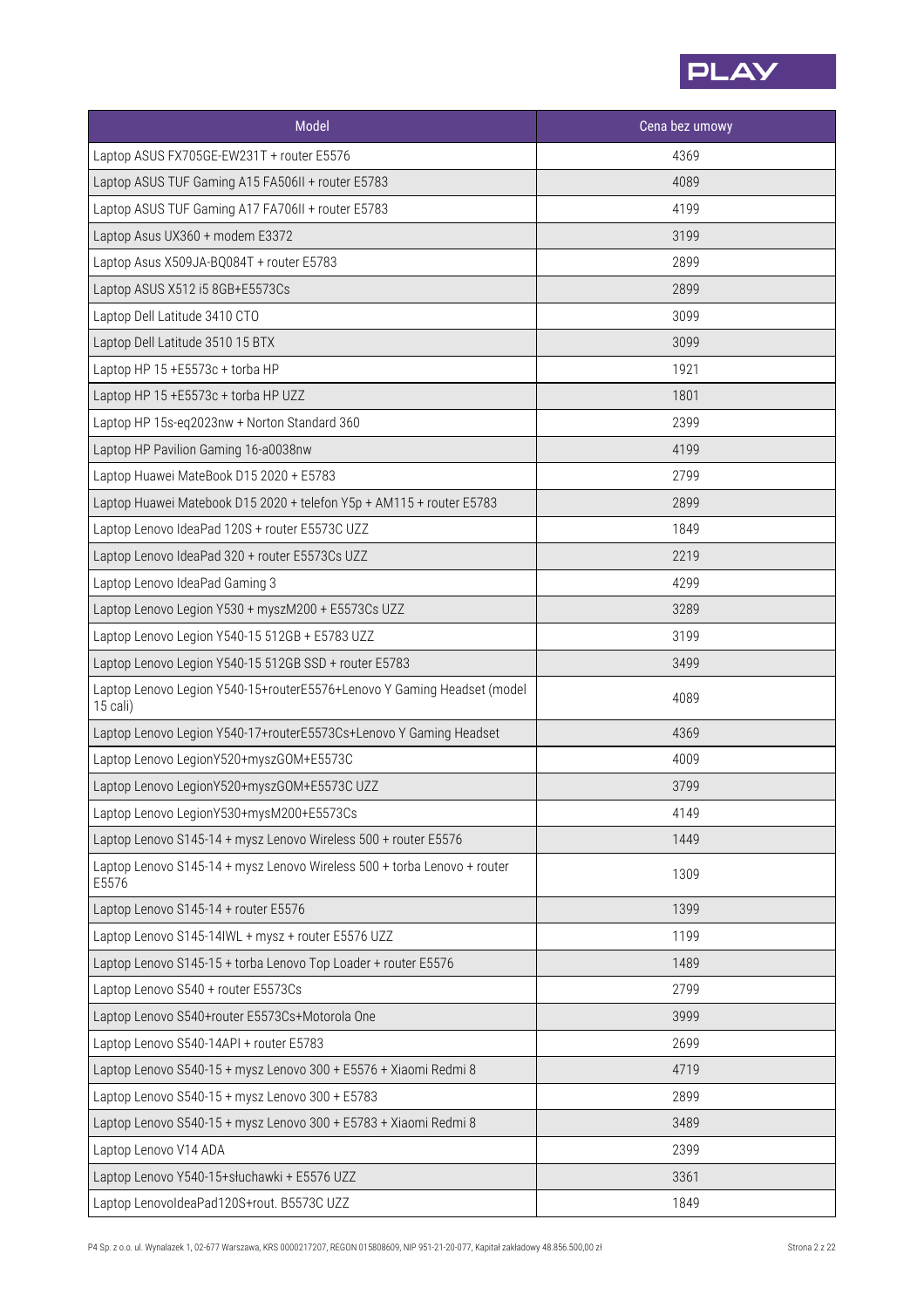

| Model                                                     | Cena bez umowy |
|-----------------------------------------------------------|----------------|
| Laptop MSI Bravo 15 A4DDR-276PL + plecak MSI AIR Backpack | 4199           |
| Laptop MSI Bravo 15 A4DDR-276PL + słuchawki MSI H991      | 4199           |
| Laptop MSI Bravo 17 A4DDR + plecak MSI Air Backpack       | 4599           |
| Laptop MSI Bravo17 A4DDR + słuchawki MSI H991             | 4599           |
| Laptop MSI GF63 Thin 10SC-297PL                           | 3999           |
| Laptop MSI GF63 Thin 9SC i7 512GB                         | 4699           |
| Laptop MSI GF65 Thin 9SD                                  | 4899           |
| Laptop MSI GF75 Thin 10SC GTX 1650                        | 4299           |
| Laptop MSI GF75 Thin 10SC-020PL + plecak MSI AIR Backpack | 4399           |
| Laptop MSI GF75 Thin 10SCXR-096PL + MSI AIR Backpack      | 4399           |
| Laptop MSI GV62 7RD i5 + router E5573C                    | 4089           |
| Laptop MSI GV72 8RD+gadżety+E5573C                        | 4699           |
| Laptop Techbite ARC 11.6 4GB/64GB                         | 1189           |
| Laptop Techbite ARC SLIM 13.3                             | 1549           |
| Lenovo Legion Y540+słuchawki + E5573 UZZ                  | 3289           |
| LG K62+                                                   | 799            |
| MaxCom MM330 3G                                           | 249            |
| MaxCom MM721BB                                            | 199            |
| Minionek + Turysta                                        | 39             |
| Minionek + Więzień                                        | 39             |
| Modem Huawei E3131 ONEBOX                                 | 396            |
| Modem Huawei E3272 LTE AIO                                | 511            |
| Motorola Moto E7 power                                    | 499            |
| Motorola Moto G10                                         | 699            |
| Motorola Moto G100                                        | 2499           |
| Motorola Moto G30                                         | 799            |
| Motorola Moto G9 Play                                     | 699            |
| Motorola Moto G9 Power                                    | 749            |
| Nokia 2720 Flip                                           | 399            |
| Nokia 3.4                                                 | 499            |
| Nokia 6300 4G                                             | 299            |
| Oppo A15s                                                 | 649            |
| Oppo A53 128GB                                            | 799            |
| Oppo Reno4 Lite                                           | 1199           |
| Oppo Reno5                                                | 1999           |
| Oppo Reno5 Lite                                           | 1599           |
| Oppo Reno5 Z                                              | 1599           |
| Realme 7                                                  | 789            |
| Realme 7 Pro                                              | 1249           |
| Realme 7i                                                 | 599            |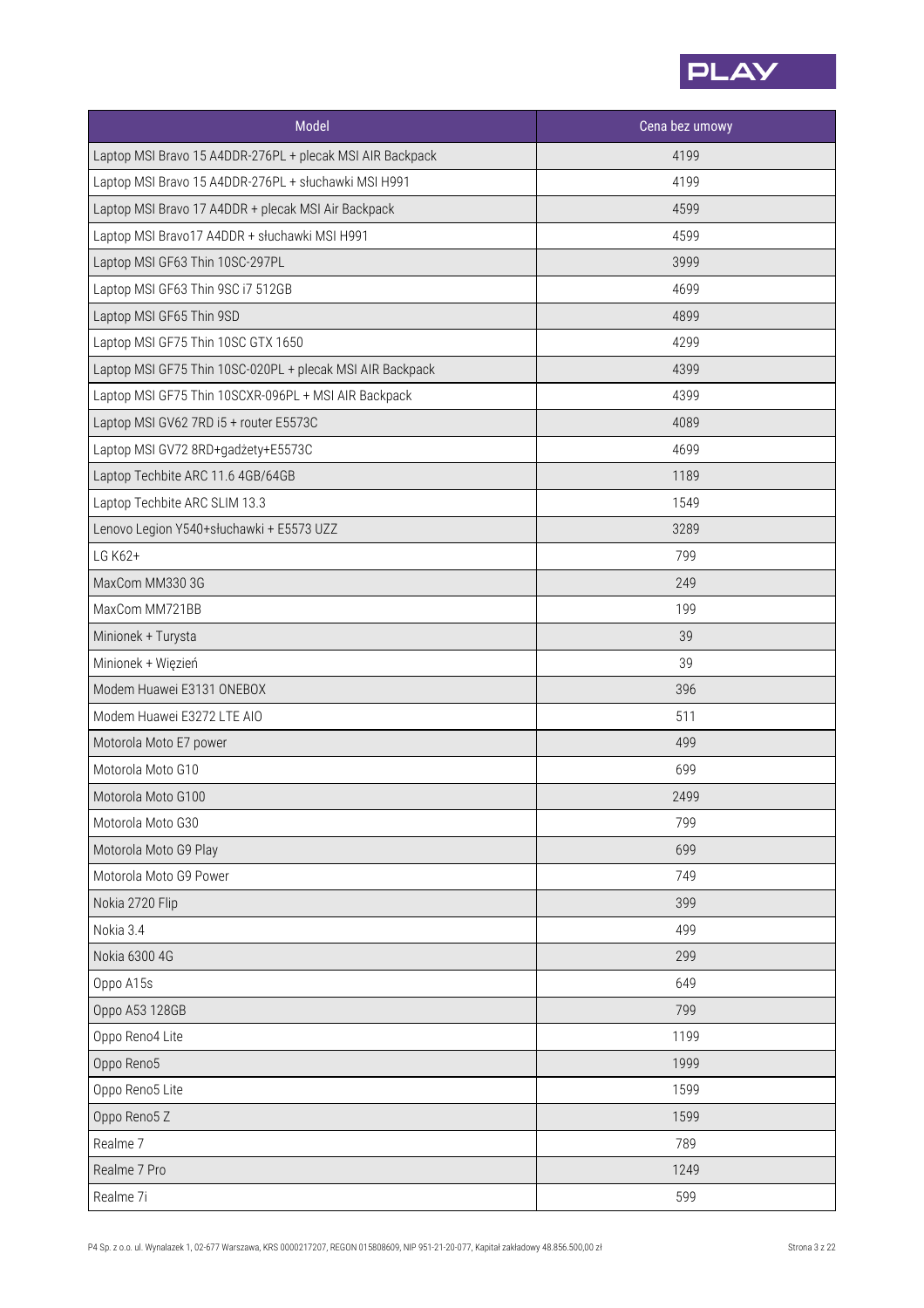

| Model                                                       | Cena bez umowy |
|-------------------------------------------------------------|----------------|
| Realme 8                                                    | 999            |
| Realme 8 PRO                                                | 1299           |
| Router Huawei E5220 AIO                                     | 481            |
| Router Huawei E5330 AIO                                     | 481            |
| Router Huawei E5372 LTE AIO                                 | 420            |
| Router Huawei NETBOX B2368-F20 + WA8021V5 kat. 12           | 1099           |
| Router Huawei NETBOX B2368-F20 + WA8021V5 kat. 12 Użyczenie | 1099           |
| Router mobilny kat. 6 ZTE MF-971R                           | 249            |
| Router mobilny kat. 7 Alcatel LINK ZONE (MW70)              | 299            |
| Router mobilny kat.6 Huawei E5783B                          | 199            |
| Router stacjonarny Huawei 5G CPE Pro 2 (H122-373)           | 1699           |
| Router stacjonarny kat. 12 ZTE MF286D                       | 649            |
| Router stacjonarny kat. 4 Alcatel LINK HUB (HH42)           | 269            |
| Router stacjonarny kat. 4 Huawei B311 LTE                   | 279            |
| Router stacjonarny kat. 4 Huawei B311-221 LTE               | 279            |
| Router stacjonarny kat. 4 ZTE MF283V                        | 249            |
| Router stacjonarny kat. 6 ZTE MF286R                        | 399            |
| Router stacjonarny kat.19 Huawei 4G Router 3 Prime (B818)   | 899            |
| Router stacjonarny kat.7 Huawei 4G Router 3 Pro             | 399            |
| Router stacjonarny ZTE MC801A 5G                            | 1699           |
| Router ZTE NETBOX 5G MC7010 + MF18A                         | 2249           |
| Router ZTE NETBOX 5G MC7010 + MF18A użyczenie               | 2249           |
| Router ZTE NETBOX MF-256K kat. 6                            | 949            |
| Router ZTE NETBOX MF-256K kat. 6 użyczenie                  | 949            |
| Router ZTE NETBOX MF-258K kat. 15                           | 1099           |
| Router ZTE NETBOX MF-258K kat. 15 użyczenie                 | 1099           |
| Router ZTE NETBOX WF830 cat.6 outdoor Użyczenie             | 799            |
| Router ZTE NETBOX WF830 cat.6 outdoor.                      | 799            |
| Samsung A600F A6 DS Oferta Specjalna                        | 799            |
| Samsung G930F Galaxy S7 + R323 Gear VR                      | 3439           |
| Samsung Galaxy A02s                                         | 599            |
| Samsung Galaxy A12                                          | 799            |
| Samsung Galaxy A21s                                         | 699            |
| Samsung Galaxy A22                                          | 949            |
| Samsung Galaxy A22 5G                                       | 1049           |
| Samsung Galaxy A32                                          | 999            |
| Samsung Galaxy A32 5G                                       | 1249           |
| Samsung Galaxy A41                                          | 899            |
| Samsung Galaxy A51                                          | 1199           |
| Samsung Galaxy A52                                          | 1599           |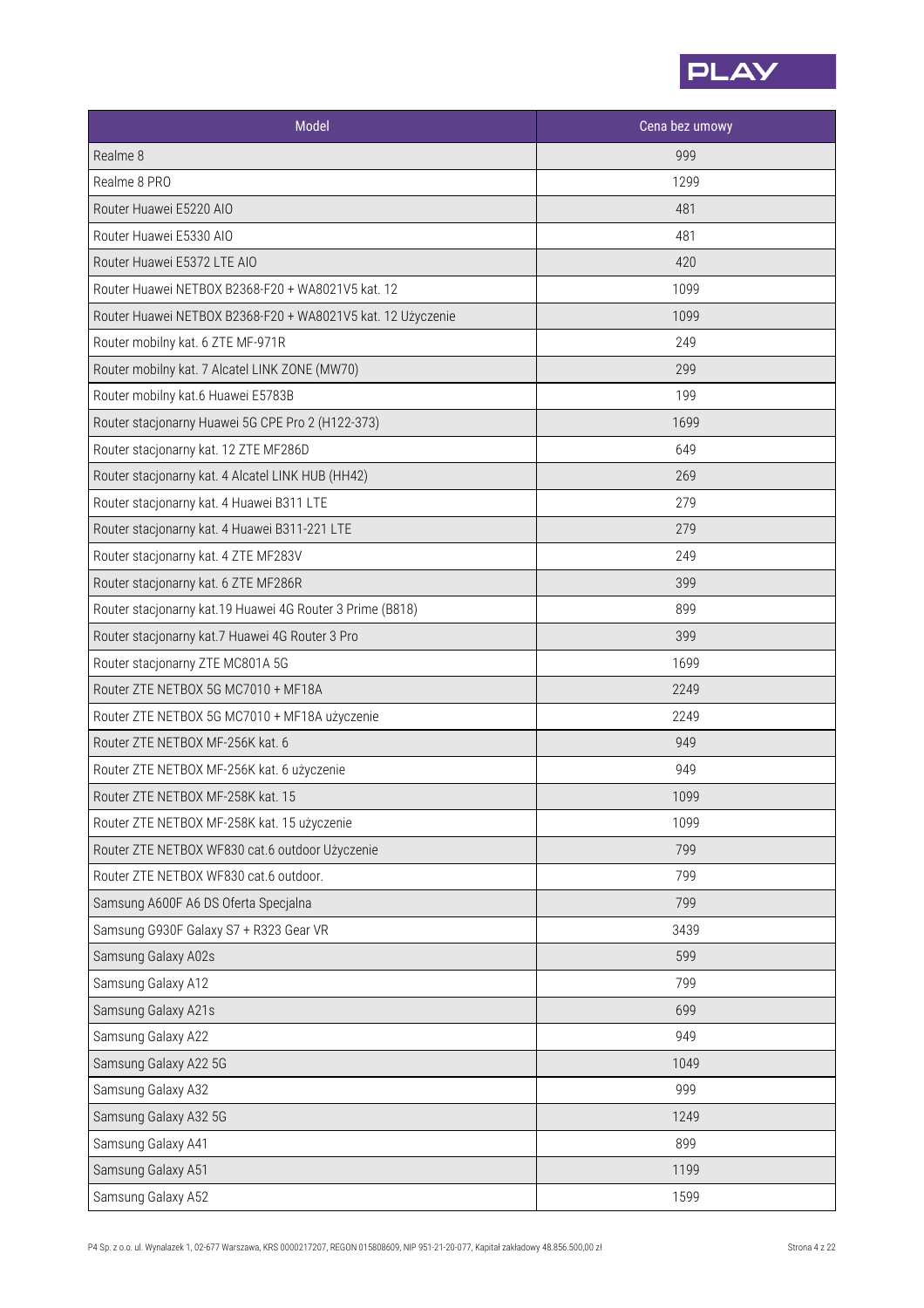

| Model                                                                    | Cena bez umowy |
|--------------------------------------------------------------------------|----------------|
| Samsung Galaxy A71                                                       | 1299           |
| Samsung Galaxy A72                                                       | 1999           |
| Samsung Galaxy Buds+                                                     | 399            |
| Samsung Galaxy Fit 2                                                     | 149            |
| Samsung Galaxy Note 20 Ultra 5G                                          | 5349           |
| Samsung Galaxy S20 FE 5G                                                 | 2799           |
| Samsung Galaxy S21                                                       | 3899           |
| Samsung Galaxy S21 256GB                                                 | 4099           |
| Samsung Galaxy S21+                                                      | 4799           |
| Samsung Galaxy Watch Active2 40 mm Aluminium                             | 899            |
| Samsung Galaxy Watch Active2 44 mm Aluminium                             | 899            |
| Samsung Galaxy Xcover 5                                                  | 1299           |
| Samsung J415F Galaxy J4+ DS + Etui Samsung J4+                           | 649            |
| Sony PlayStation 5                                                       | 2999           |
| Sony PlayStation 5 + pad Sony DualSense + gra Returnal + PS Plus 365 dni | 3799           |
| Sony PlayStation 5 + pad Sony DualSense + PS Plus 365 dni                | 3499           |
| Sony PlayStation Plus 365 dni                                            | 239            |
| Tablet Huawei MediaPad T5 10 LTE 2GB/16GB                                | 769            |
| Tablet Lenovo M10 FHD PLUS 4GB/64GB LTE X606X                            | 1049           |
| Tablet Lenovo M10 HD LTE (2 gen-TB X306X)                                | 729            |
| Tablet Samsung Galaxy TAB A 10.1 2019                                    | 1149           |
| Tablet Samsung Galaxy TAB A 10.1 2019 T515N LTE                          | 1269           |
| Tablet Samsung Galaxy Tab A7 Lite LTE                                    | 899            |
| <b>TCL 20 SE</b>                                                         | 549            |
| TV BOX Sagem DIW362 Użyczenie                                            | 399            |
| TV BOX SDMC DV8545-T2/C Użyczenie                                        | 399            |
| Vivo Y11s                                                                | 499            |
| Vivo Y20s                                                                | 699            |
| Vivo Y70                                                                 | 899            |
| Xbox Series S 512GB                                                      | 1349           |
| Xiaomi Mi 10T lite 5G 128GB                                              | 1399           |
| Xiaomi Mi 11 Lite 5G                                                     | 1899           |
| Xiaomi Mi 11i 5G                                                         | 2799           |
| Xiaomi Mi Band 5                                                         | 119            |
| Xiaomi Mi True Wireless Earbuds Basic 2                                  | 99             |
| Xiaomi Mi Watch Lite                                                     | 199            |
| Xiaomi Redmi 9                                                           | 599            |
| Xiaomi Redmi 9A                                                          | 399            |
| Xiaomi Redmi 9C NFC                                                      | 449            |
| Xiaomi Redmi 9T                                                          | 649            |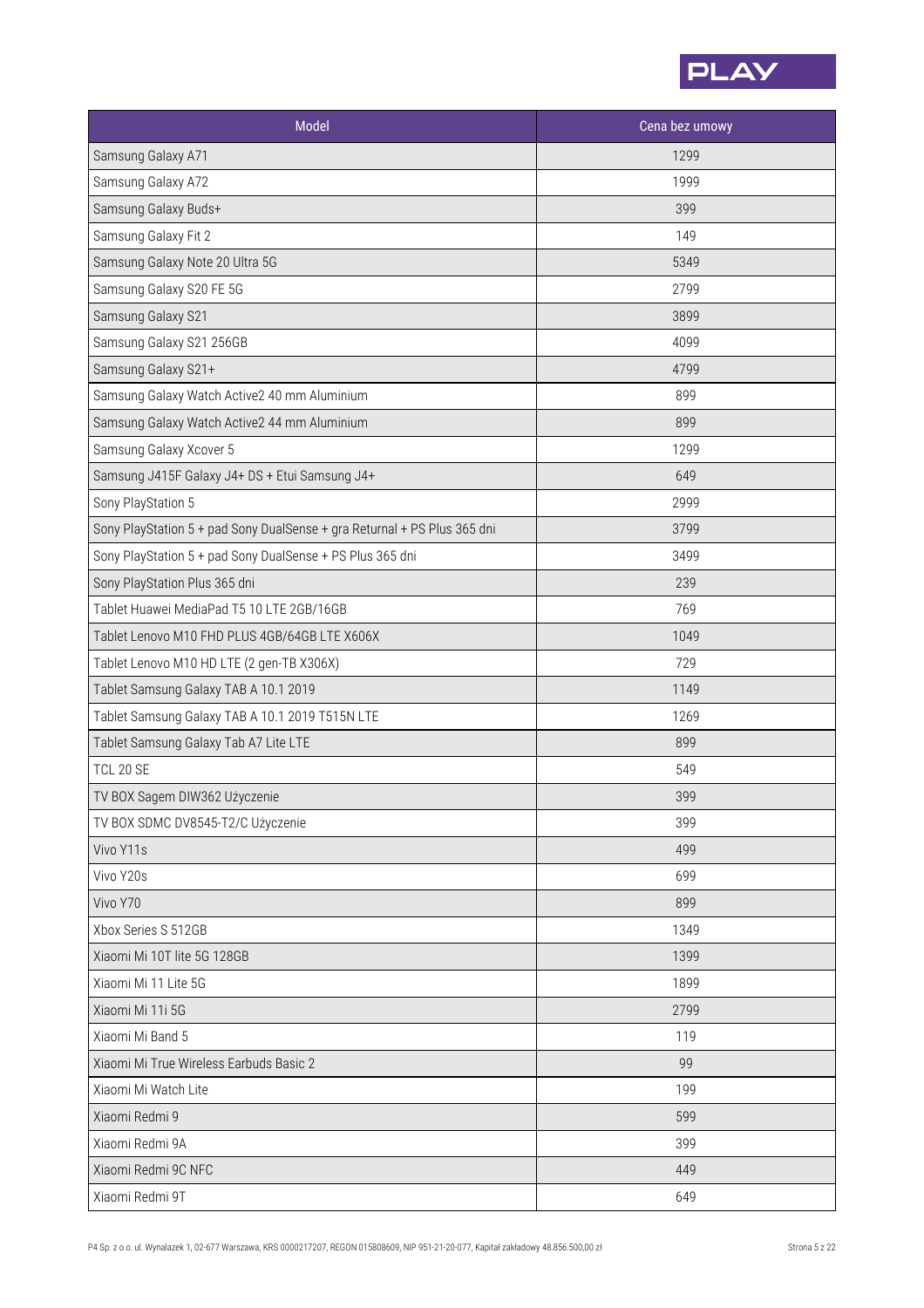

| <b>Model</b>             | Cena bez umowy |
|--------------------------|----------------|
| Xiaomi Redmi Note 10 5G  | 999            |
| Xiaomi Redmi Note 10 Pro | 1399           |
| Xiaomi Redmi Note 10S    | 1199           |
| Xiaomi Redmi Note 9      | 799            |
| Xiaomi Redmi Note 9 Pro  | 999            |
| Xiaomi Redmi Note 9T     | 1099           |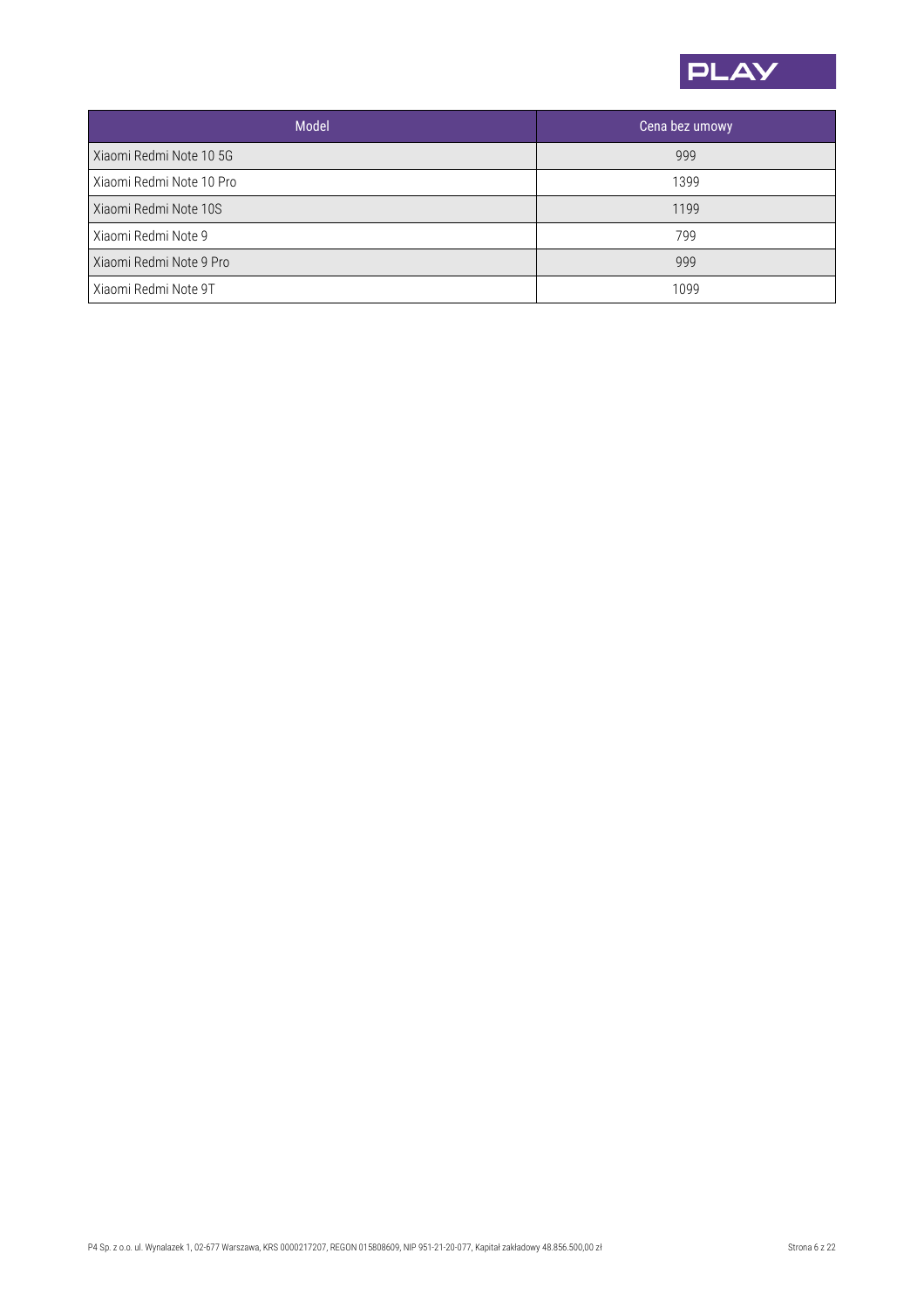

## Cennik urządzeń o ograniczonej dostępności bez umowy

Obowiązuje od dnia 22.07.2021 do wyczerpania stanów magazynowych objętych niniejszym Cennikiem lub jego odwołania.

| Model                                            | Cena bez umowy |
|--------------------------------------------------|----------------|
| albatross terminal GPRS FM15                     | 299            |
| Albatross terminal GPRS S8.3                     | 499            |
| Alcatel 1 DS UZZ                                 | 169            |
| Alcatel 1S 2020 UZZ                              | 399            |
| Alcatel 30.25 UZZ                                | 179            |
| Apple AirPods with Wireless Charging Case        | 799            |
| Asus ROG Phone                                   | 2499           |
| CAT S61                                          | 2899           |
| Dual Screen do LGV60                             | 399            |
| Epson EB-U42                                     | 2599           |
| FitGo FW10 Active                                | 49             |
| Forever ForeVigo SW-300                          | 99             |
| Garmin fenix 5S                                  | 1699           |
| Garmin Forerunner 235                            | 799            |
| Głośnik Bluetooth Spin-It Widget                 | 49             |
| Głośnik Maxton Masaya                            | 69             |
| Głośnik Maxton MX680                             | 99             |
| Hammer 5 Smart UZZ                               | 299            |
| Hammer Energy 18x9 DS                            | 649            |
| Hammer Energy 2 UZZ                              | 599            |
| Hammer Explorer UZZ                              | 899            |
| Honor 20 Pro                                     | 1799           |
| Honor 9X                                         | 749            |
| Honor MagicWatch 2 46mm                          | 599            |
| Hover Ball                                       | 30             |
| HTC Desire 12+ UZZ                               | 499            |
| HTC Desire 20 Pro UZZ                            | 1299           |
| HTC One UZZ                                      | 899            |
| HTC U12+DS                                       | 1499           |
| HTC U12+ DS + Philips 50PUS6703 LED Smart 4K UHD | 3499           |
| HTC U12+ DS UZZ                                  | 1099           |
| <b>HTC Wireless Earbuds</b>                      | 199            |
| Huawei Y6                                        | 499            |
| Huawei Ascend G7                                 | 599            |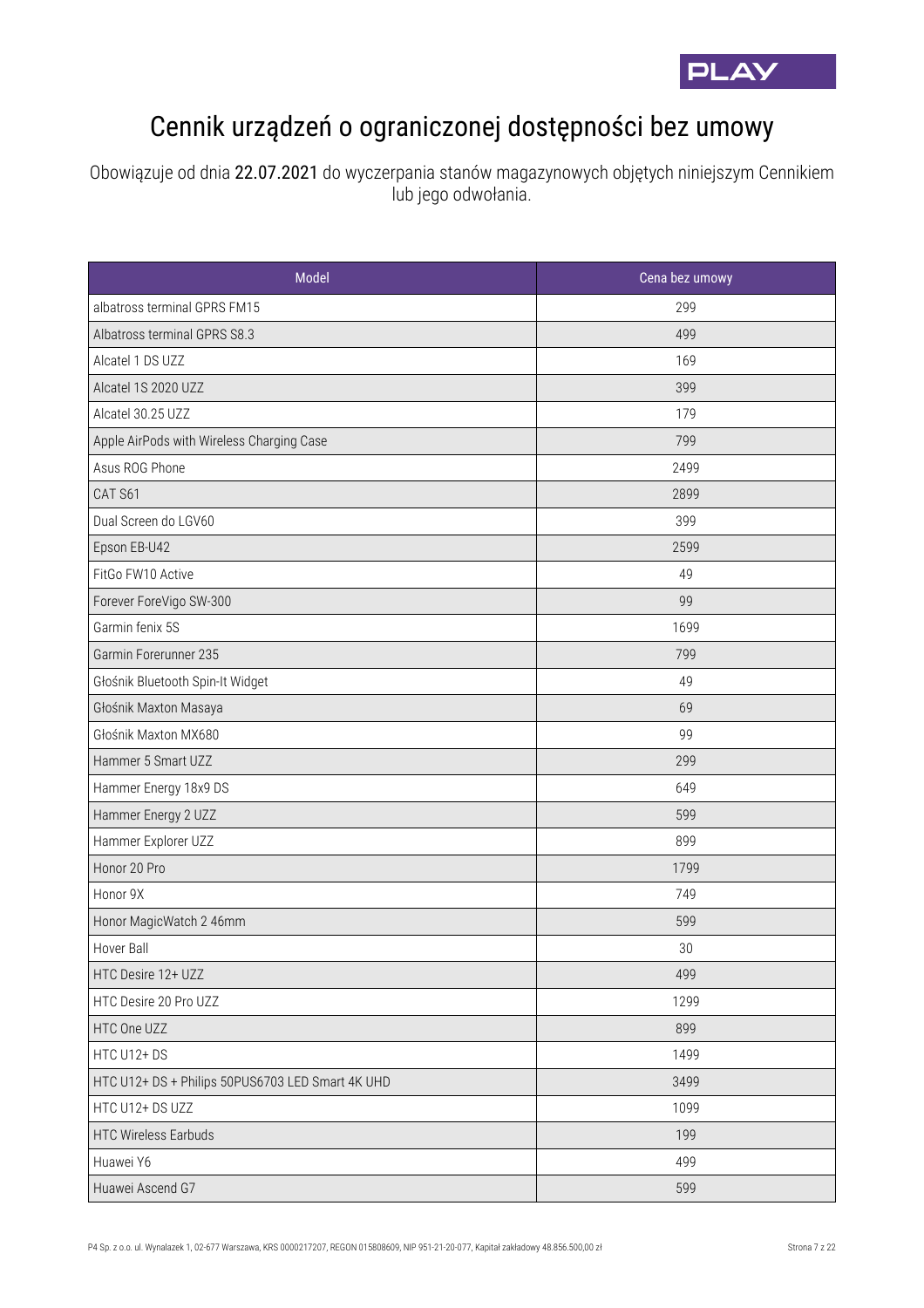

| Model                           | Cena bez umowy |
|---------------------------------|----------------|
| Huawei Band 3 Pro               | 249            |
| Huawei Band 4                   | 99             |
| Huawei Band 4 Pro               | 199            |
| Huawei Band 4e                  | 69             |
| Huawei FreeBuds 3i              | 349            |
| Huawei Mate 20 Pro DS           | 2499           |
| Huawei Mate 40 Pro 5G           | 5399           |
| Huawei Mate XS                  | 9999           |
| Huawei Mini Speaker CM510       | 79             |
| Huawei P smart 2021             | 699            |
| Huawei P smart 2021 NFC         | 599            |
| Huawei P smart 2021 UZZ         | 699            |
| Huawei P30 Lite                 | 899            |
| Huawei P30 Lite UZZ             | 899            |
| Huawei P30 Pro                  | 2699           |
| Huawei P30 Pro + FreeBuds Lite  | 2999           |
| Huawei P30 Pro 256GB            | 2999           |
| Huawei P40 lite E               | 599            |
| Huawei P40 lite E UZZ           | 599            |
| Huawei P40 lite UZZ             | 799            |
| Huawei P40 Pro                  | 3499           |
| Huawei P40 Pro UZZ              | 3499           |
| Huawei P40 Pro+                 | 4899           |
| Huawei P40 Pro+ UZZ             | 4899           |
| Huawei P8 lite                  | 299            |
| Huawei P9 Lite                  | 499            |
| Huawei Watch Fit                | 399            |
| Huawei Watch GT                 | 399            |
| Huawei Watch GT 2 UZZ           | 599            |
| Huawei Watch GT Active 2019     | 399            |
| Huawei Watch GT Active 2019 UZZ | 399            |
| Huawei Y5 II                    | 499            |
| Huawei Y5p                      | 349            |
| Huawei Y5p UZZ                  | 349            |
| Huawei Y6 II                    | 499            |
| Huawei Y6p                      | 489            |
| Huawei Y6p UZZ                  | 489            |
| iPhone 11 128GB                 | 3399           |
| iPhone 11 128GB UZZ             | 3399           |
| iPhone 11 256GB                 | 3999           |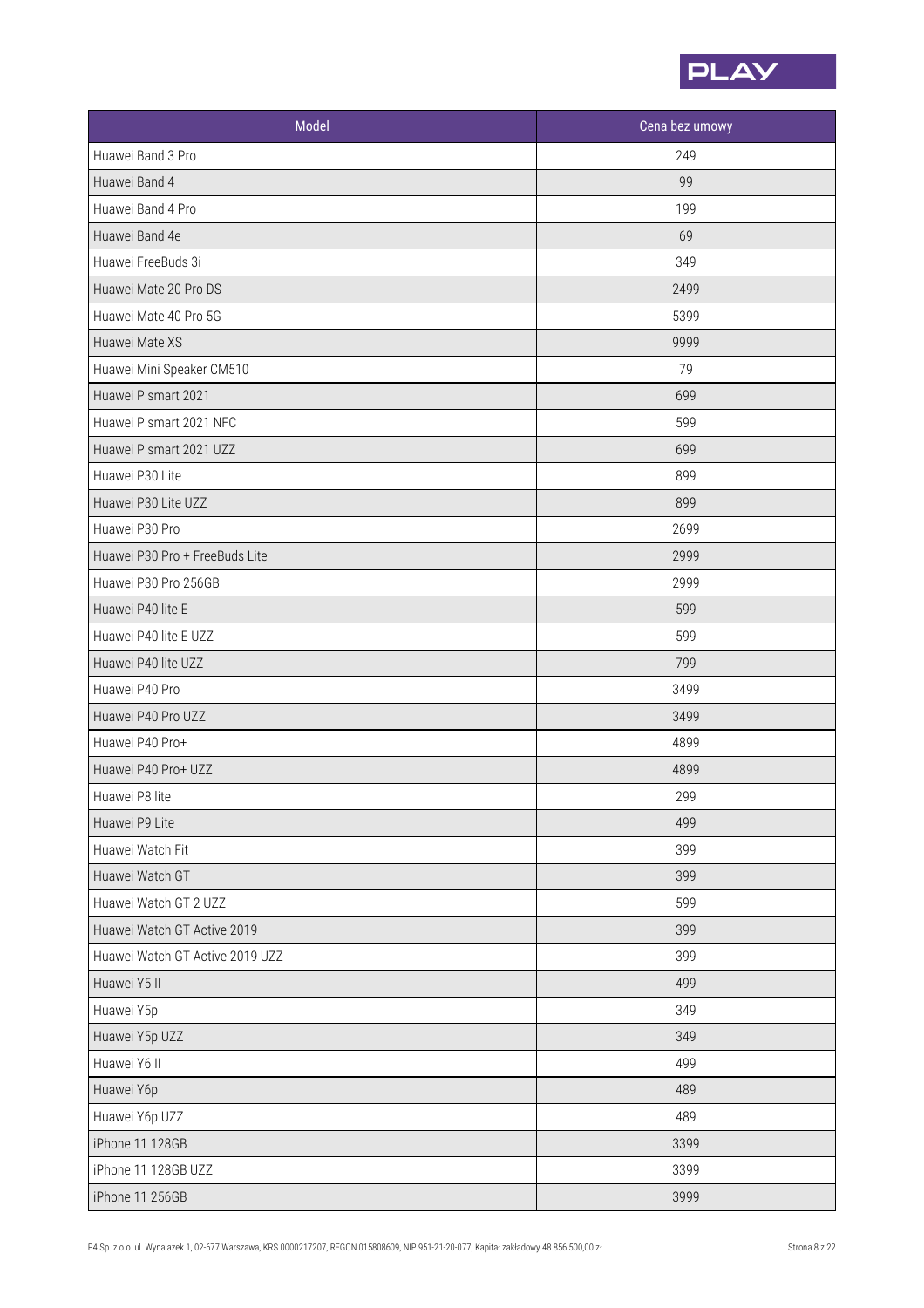

| Model                      | Cena bez umowy |
|----------------------------|----------------|
| iPhone 11 256GB UZZ        | 4249           |
| iPhone 11 64GB UZZ         | 3099           |
| iPhone 11 Pro 256GB        | 5449           |
| iPhone 11 Pro 256GB UZZ    | 5499           |
| iPhone 11 Pro 512GB        | 6599           |
| iPhone 11 Pro 512GB UZZ    | 6649           |
| iPhone 11 Pro 64GB         | 4599           |
| iPhone 11 Pro 64GB UZZ     | 4499           |
| iPhone 11 Pro Max 256GB    | 5999           |
| iPhone 11 Pro Max 512GB    | 6999           |
| iPhone 11 Pro Max 64GB     | 5099           |
| iPhone 12 128GB            | 4349           |
| iPhone 12 256GB            | 4949           |
| iPhone 12 mini 256GB       | 4299           |
| iPhone 12 mini 64GB UZZ    | 3499           |
| iPhone 12 Pro 256GB        | 5699           |
| iPhone 12 Pro 512GB        | 6699           |
| iPhone 12 Pro Max 128GB    | 5699           |
| iPhone 12 Pro Max 256GB    | 6199           |
| iPhone 12 Pro Max 512GB    | 7199           |
| iPhone 6 64GB              | 2999           |
| iPhone 6S Plus 128GB UZZ   | 2949           |
| iPhone 7 128GB             | 2299           |
| iPhone 7 256GB             | 4399           |
| iPhone 7 32GB              | 1499           |
| iPhone 7 32GB odnowiony    | 999            |
| iPhone 7 Plus 128GB        | 3699           |
| iPhone 7 Plus 128GB UZZ    | 3499           |
| iPhone 7 Plus 32GB         | 3249           |
| iPhone 8 256GB UZZ         | 3749           |
| iPhone 8 64GB              | 2299           |
| iPhone 8 64GB odnowiony    | 1249           |
| iPhone 8 Plus 256GB        | 4499           |
| iPhone 8 Plus 64GB         | 3399           |
| iPhone SE (2020) 128GB     | 2349           |
| iPhone SE (2020) 128GB UZZ | 2349           |
| iPhone SE (2020) 256GB     | 2799           |
| iPhone SE (2020) 64GB UZZ  | 2099           |
| iPhone X 64GB odnowiony    | 1999           |
| iPhone XR 128GB            | 3399           |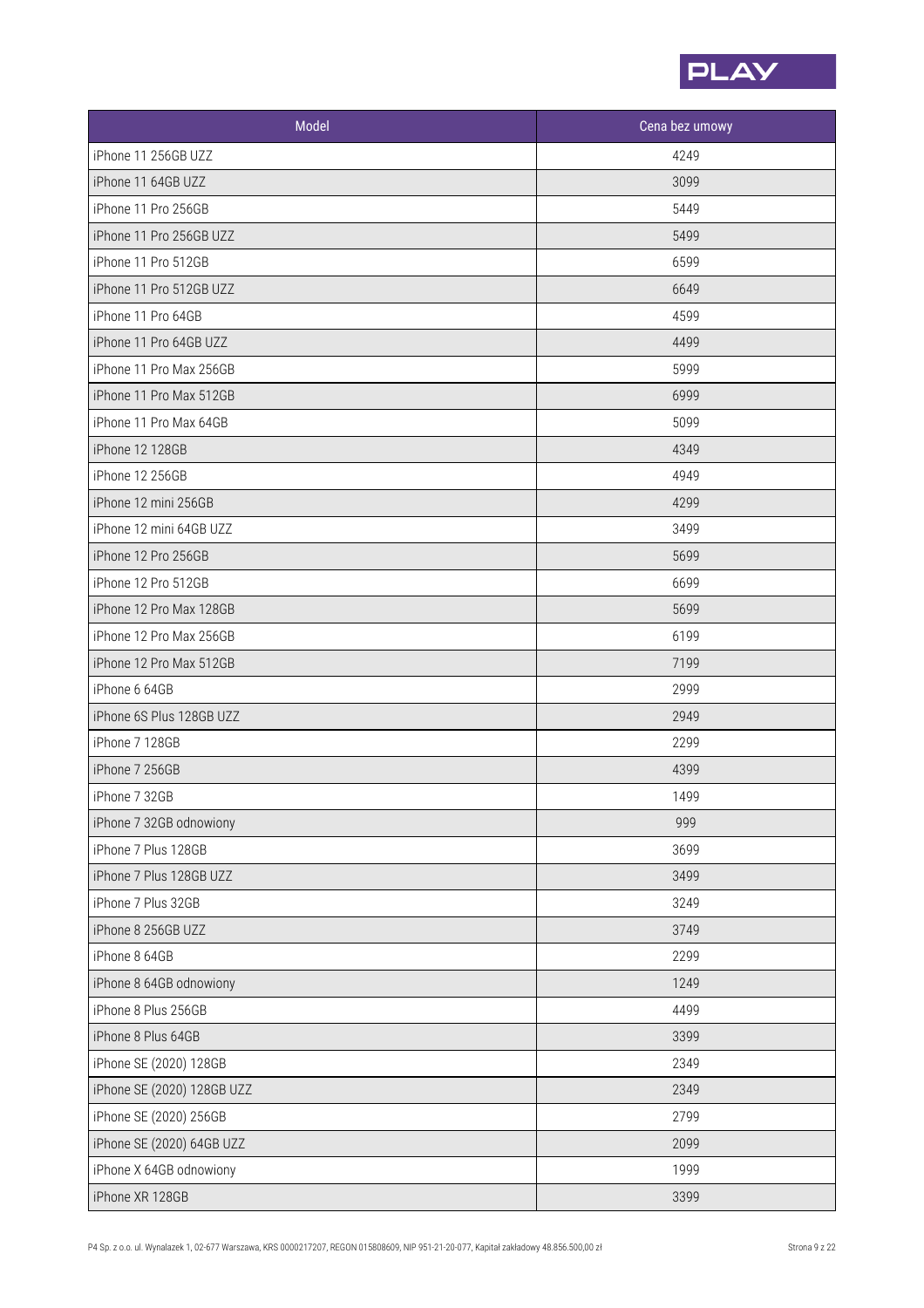

| Model                        | Cena bez umowy |
|------------------------------|----------------|
| iPhone XR 128GB UZZ          | 3199           |
| iPhone XR 64GB               | 3099           |
| iPhone XR 64GB UZZ           | 2999           |
| iPhone XS 256GB              | 5499           |
| iPhone XS 512GB              | 6499           |
| iPhone XS 64GB               | 2999           |
| iPhone XS Max 256GB          | 5999           |
| iPhone XS Max 512GB          | 6899           |
| iPhone XS Max 64GB           | 5199           |
| JBL by HARMAN Bar 2.0        | 649            |
| JBL by HARMAN CHARGE 4       | 549            |
| JBL by HARMAN CHARGE 5       | 749            |
| JBL by HARMAN CLUB 700BT     | 499            |
| JBL by HARMAN Reflect Mini 2 | 279            |
| JBL by HARMAN T510BT         | 179            |
| JBL by HARMAN T660BTNC       | 329            |
| JBL by HARMAN TUNE 115 TWS   | 299            |
| JBL by HARMAN TUNE 225 TWS   | 479            |
| JBL by HARMAN TUNE600BTNC    | 299            |
| JBL by HARMAN Xtreme 2       | 839            |
| JBL by HARMAN Xtreme 3       | 1119           |
| Krüger&Matz KM0255UHD-S 55"  | 1799           |
| Lenovo Cleaner E1            | 899            |
| LG 43UK6300MLB 43" 4K        | 1579           |
| LG G8s ThinQ                 | 1699           |
| LG G8X ThinQ UZZ             | 2699           |
| LG HBS-910 TONE Infinim      | 399            |
| LG K40S                      | 499            |
| LG K41S                      | 449            |
| LG K41S UZZ                  | 499            |
| <b>LG K42</b>                | 549            |
| LG K50S                      | 649            |
| LG K50S UZZ                  | 649            |
| LG K51S                      | 549            |
| LG K51S UZZ                  | 699            |
| <b>LG K52</b>                | 649            |
| <b>LG K61</b>                | 899            |
| LG K61 UZZ                   | 899            |
| LG K62+ + XBOOM Go PN1       | 849            |
| LG P760 Swift L9             | 999            |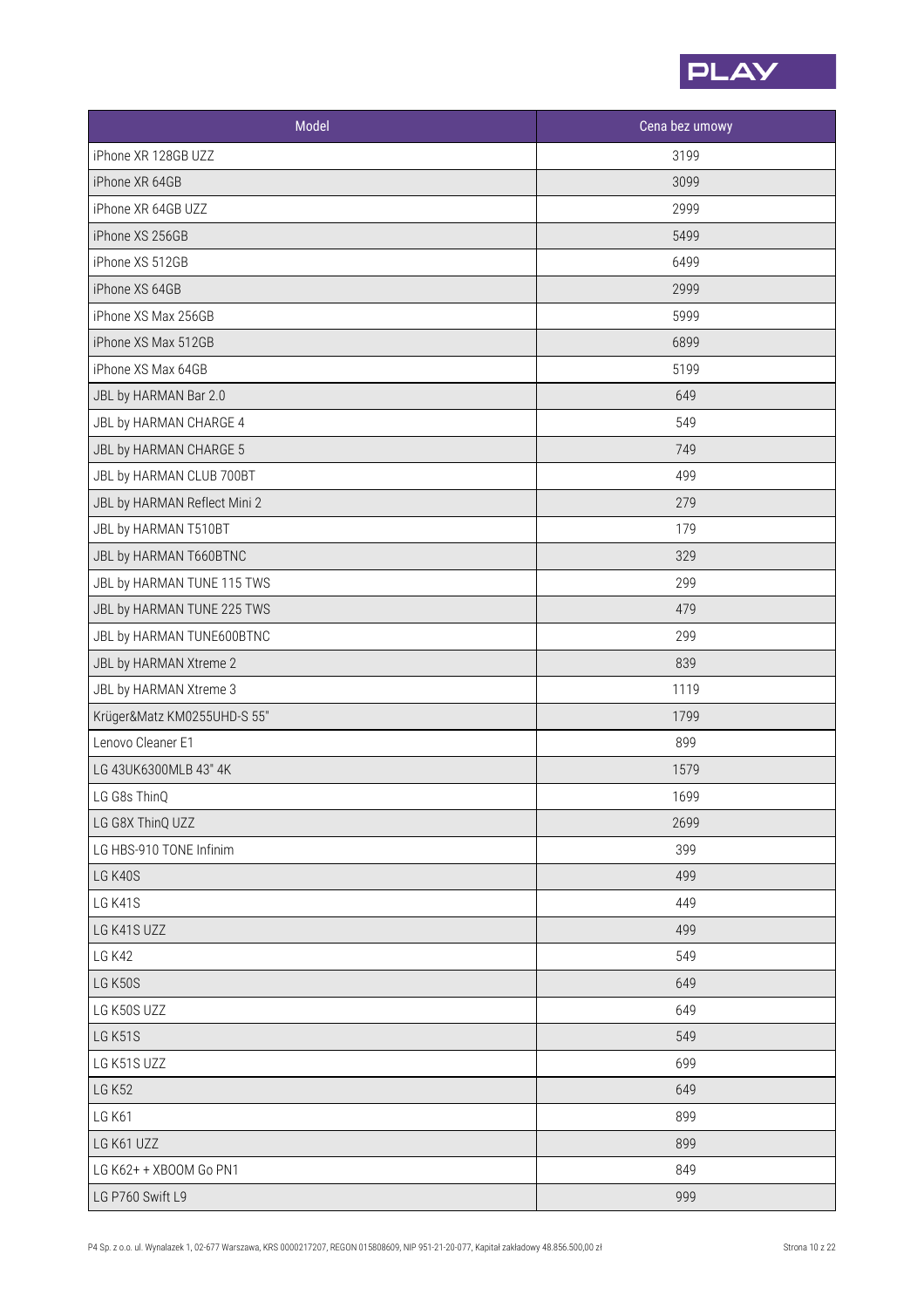

| Model                                  | Cena bez umowy |
|----------------------------------------|----------------|
| LG P760 Swift L9 UZZ                   | 999            |
| LG Q60 UZZ                             | 649            |
| LG TONE Flex XL7                       | 499            |
| LG TONE Free FN4                       | 349            |
| LG V60 ThinQ 5G                        | 3599           |
| LG V60 ThinQ 5G + Dual Screen do LGV60 | 4799           |
| LG V60 ThinQ 5G UZZ                    | 3599           |
| LG Velvet                              | 1699           |
| LG Velvet Dual Screen                  | 699            |
| LG Velvet UZZ                          | 2099           |
| LG Wing 5G                             | 3299           |
| LG XBOOM Go PL2                        | 229            |
| LG XBOOM Go PL7                        | 599            |
| LG XBOOM Go PN1                        | 129            |
| Marshall Major III                     | 229            |
| Marshall Monitor                       | 449            |
| Marshall Woburn                        | 1299           |
| MaxCom MM236                           | 99             |
| MaxCom MM238 3G                        | 199            |
| MaxCom MM238 3G UZZ                    | 169            |
| MaxCom MM29D                           | 269            |
| MaxCom MM330 3G UZZ                    | 199            |
| MaxCom MM721BB UZZ                     | 189            |
| MaxCom MM760                           | 219            |
| MaxCom MM831 3G UZZ                    | 249            |
| MaxCom MM916 Strong                    | 249            |
| MaxCom MS459 Harmony                   | 449            |
| Meizu 16X                              | 1299           |
| Meizu M8c DS UZZ                       | 369            |
| Motorola Edge                          | 2599           |
| Motorola Moto E7 Plus                  | 499            |
| Motorola Moto E7 Plus UZZ              | 499            |
| Motorola Moto G 5G Plus                | 1499           |
| Motorola Moto G8 Power                 | 649            |
| Motorola Moto G8 Power Lite            | 499            |
| Motorola One Macro                     | 549            |
| Motorola One Zoom                      | 1399           |
| Motorola Vervebuds 400 TWS             | 299            |
| myPhone Cube LTE Dual SIM              | 349            |
| myPhone Cube LTE Dual SIM UZZ          | 199            |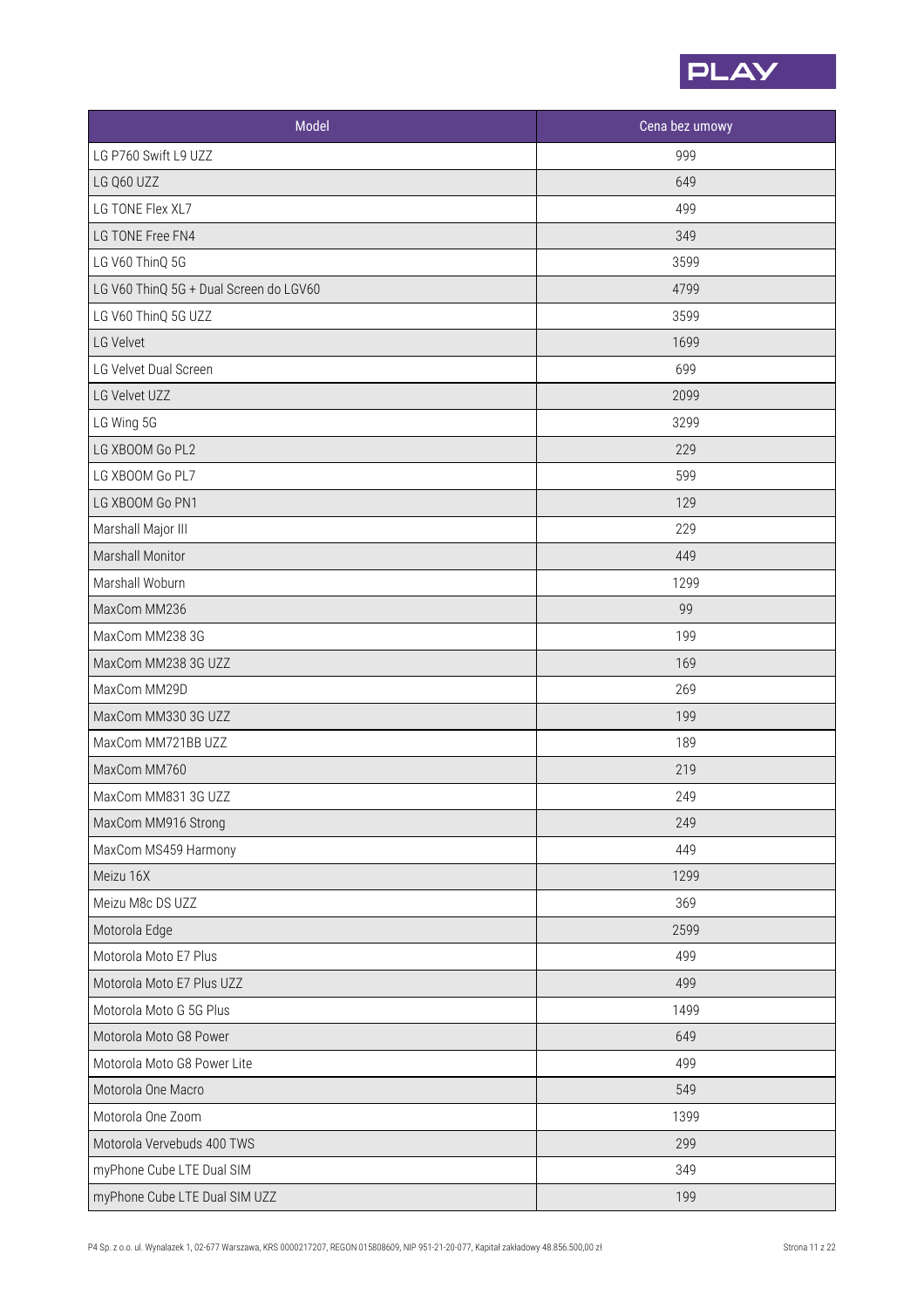

| Model                                       | Cena bez umowy |
|---------------------------------------------|----------------|
| Navitel MR250                               | 299            |
| Nokia 2720 Flip UZZ                         | 319            |
| Nokia 7.2 UZZ                               | 1099           |
| Nokia 8 DS UZZ                              | 999            |
| Nokia 8.3 5G                                | 2699           |
| Nokia 800 Tough                             | 469            |
| Nokia 800 Tough UZZ                         | 469            |
| Nokia 9 PureView UZZ                        | 1899           |
| OnePlus Bullets Wireless Z                  | 189            |
| Oppo A31                                    | 549            |
| Oppo A5 2020 UZZ                            | 599            |
| Oppo A52                                    | 649            |
| Oppo A53                                    | 699            |
| Oppo A91                                    | 999            |
| Oppo AX7 UZZ                                | 499            |
| Oppo Band                                   | 199            |
| Oppo Enco W11                               | 99             |
| Oppo Enco W31                               | 289            |
| Oppo Reno4 Pro 5G                           | 2999           |
| Oppo Reno4 Z 5G                             | 1499           |
| Oppo Wireless Speaker                       | 129            |
| Philips Xenium V787 Dual SIM                | 1099           |
| Photon                                      | 739            |
| Realme 6i                                   | 649            |
| Realme 6i UZZ                               | 649            |
| Realme Band                                 | 99             |
| Realme X50 5G                               | 1249           |
| Realme X50 5G UZZ                           | 1249           |
| Samsung G930F Galaxy S7 + R322 Gear VR      | 4249           |
| Samsung G935F Galaxy S7 edge + R323 Gear VR | 3809           |
| Samsung Galaxy A12 UZZ                      | 799            |
| Samsung Galaxy A20e                         | 499            |
| Samsung Galaxy A20s                         | 499            |
| Samsung Galaxy A20s UZZ                     | 499            |
| Samsung Galaxy A21s UZZ                     | 699            |
| Samsung Galaxy A40                          | 799            |
| Samsung Galaxy A40 UZZ                      | 799            |
| Samsung Galaxy A41 UZZ                      | 999            |
| Samsung Galaxy A51 UZZ                      | 1499           |
| Samsung Galaxy A70                          | 1498           |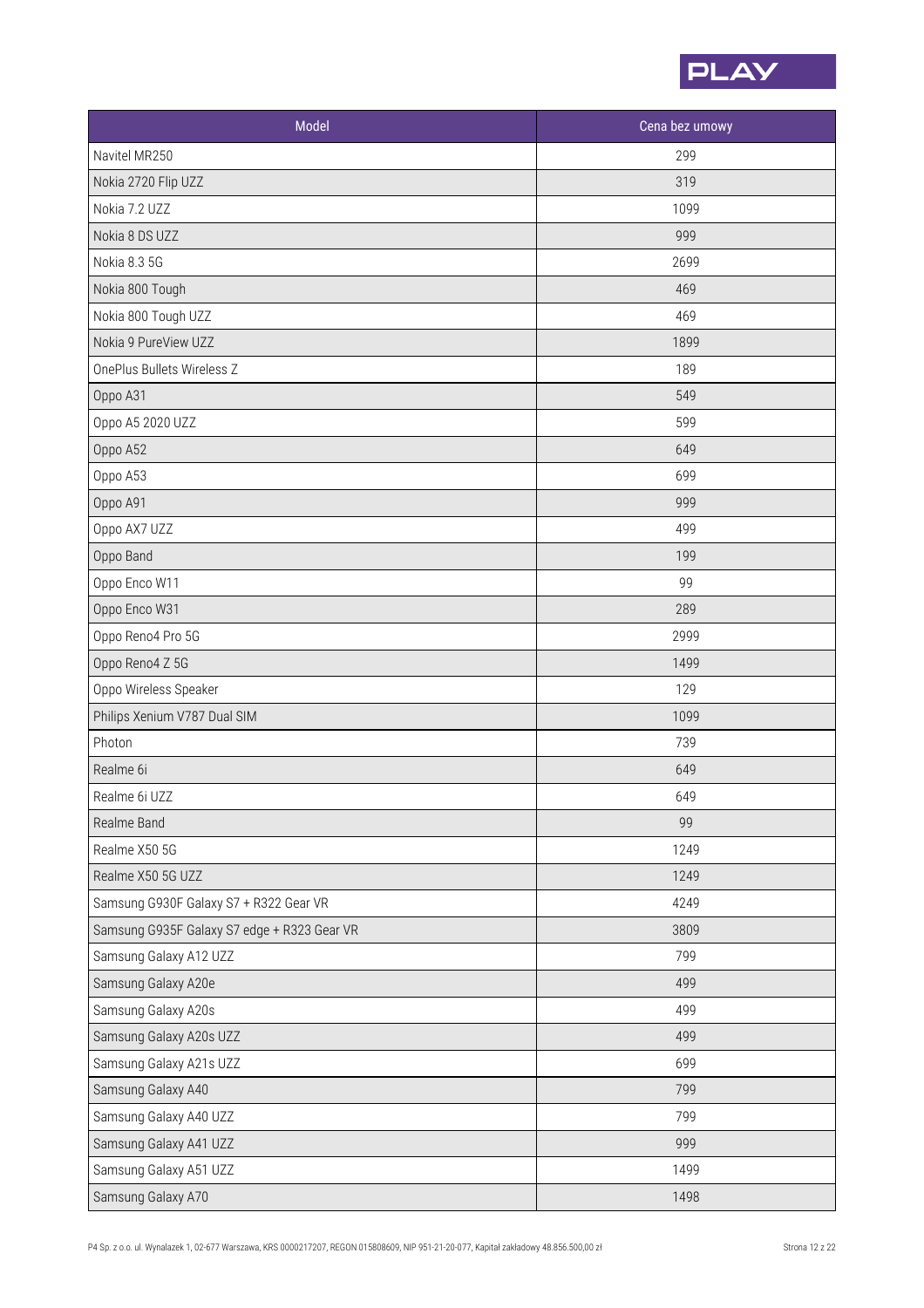

| Model                                            | Cena bez umowy |
|--------------------------------------------------|----------------|
| Samsung Galaxy A71 UZZ                           | 1899           |
| Samsung Galaxy A80                               | 1799           |
| Samsung Galaxy Note 10                           | 2999           |
| Samsung Galaxy Note 10 Lite                      | 2199           |
| Samsung Galaxy Note 10 UZZ                       | 3399           |
| Samsung Galaxy Note 10+                          | 3499           |
| Samsung Galaxy Note 20 5G                        | 4599           |
| Samsung Galaxy Note 20 Ultra 5G UZZ              | 5349           |
| Samsung Galaxy S10 Lite UZZ                      | 2499           |
| Samsung Galaxy S20                               | 3499           |
| Samsung Galaxy S20 FE 5G UZZ                     | 2999           |
| Samsung Galaxy S20 Ultra 5G                      | 4999           |
| Samsung Galaxy S20 Ultra 5G UZZ                  | 4999           |
| Samsung Galaxy S20 UZZ                           | 3499           |
| Samsung Galaxy S20+ 5G                           | 3999           |
| Samsung Galaxy S20+ 5G UZZ                       | 3999           |
| Samsung Galaxy Watch Active UZZ                  | 699            |
| Samsung Galaxy Watch Active2 40 mm Aluminium UZZ | 899            |
| Samsung Galaxy Watch Active2 44 mm               | 1299           |
| Samsung Galaxy Watch Active2 44 mm Aluminium UZZ | 899            |
| Samsung Galaxy Watch Active2 44 mm UZZ           | 1299           |
| Samsung Galaxy Xcover 4s                         | 799            |
| Samsung Galaxy Xcover 4s EE                      | 799            |
| Samsung Galaxy Z Flip 5G                         | 5999           |
| Samsung Galaxy Z Fold2 5G                        | 8499           |
| Samsung P5100 Galaxy Tab II 10.1 3G              | 1839           |
| Samsung R500N Galaxy Watch Active                | 399            |
| Samsung R800N Galaxy Watch 46mm                  | 799            |
| Samsung R800N Galaxy Watch 46mm UZZ              | 799            |
| Samsung R810N Galaxy Watch 42mm                  | 999            |
| Samsung R810N Galaxy Watch 42mm UZZ              | 999            |
| Samsung T310 Galaxy Tab 3 8.0 WiFi               | 699            |
| Słuchawki mPTech TWS MIŚ                         | 99             |
| Smartfon - przewodnik dla początkujących         | 10             |
| Sony MDR-ZX110                                   | 59             |
| Sony PlayStation 5 Digital Edition               | 2149           |
| Sony Xperia 1 II                                 | 4789           |
| Sony Xperia 10 II                                | 1599           |
| Sony Xperia 5 II                                 | 3999           |
| Sony Xperia L4                                   | 849            |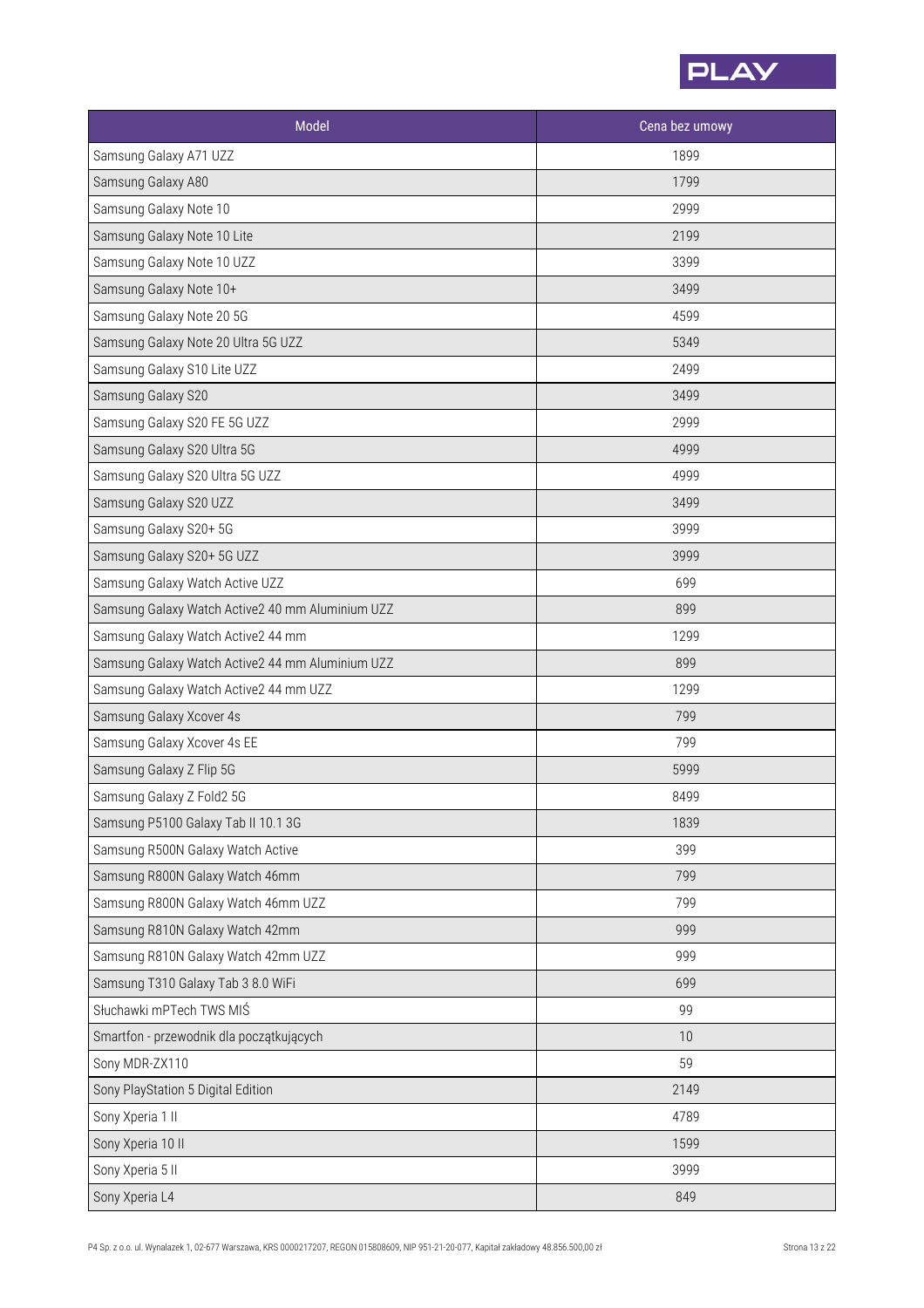

| Model                                  | Cena bez umowy |
|----------------------------------------|----------------|
| Sony Xperia XZ Premium                 | 999            |
| Sony Xperia XZ Premium UZZ             | 999            |
| TCL ACTV100BT                          | 99             |
| TCL SOCL100BT                          | 79             |
| Vivo piłka UEFA EURO 2020              | 99             |
| Xbox One + Kinect                      | 1819           |
| Xbox One S 500GB UZZ                   | 1349           |
| Xiaomi Mi 10 5G 128GB                  | 2999           |
| Xiaomi Mi 10 Lite 5G                   | 1399           |
| Xiaomi Mi 10T 5G                       | 1799           |
| Xiaomi Mi 10T 5G 8GB                   | 1999           |
| Xiaomi Mi 10T 5G 8GB UZZ               | 1999           |
| Xiaomi Mi 10T 5G UZZ                   | 1799           |
| Xiaomi Mi 10T lite 5G                  | 1299           |
| Xiaomi Mi 10T lite 5G UZZ              | 1299           |
| Xiaomi Mi 10T Pro 5G                   | 2499           |
| Xiaomi Mi 11                           | 3699           |
| Xiaomi Mi 9 UZZ                        | 1699           |
| Xiaomi Mi 9T 128GB                     | 1199           |
| Xiaomi Mi Air Purifier 2               | 699            |
| Xiaomi Mi Band 4                       | 89             |
| Xiaomi Mi Mix 2 Special Edition DS UZZ | 1299           |
| Xiaomi Mi Note 10                      | 1849           |
| Xiaomi Mi Toy Train Set                | 199            |
| Xiaomi Mi Vacuum Cleaner G10           | 959            |
| Xiaomi Redmi 6 3+64GB DS               | 499            |
| Xiaomi Redmi 7A UZZ                    | 349            |
| Xiaomi Redmi 8                         | 649            |
| Xiaomi Redmi 8 UZZ                     | 549            |
| Xiaomi Redmi 9 UZZ                     | 549            |
| Xiaomi Redmi 9A UZZ                    | 399            |
| Xiaomi Redmi 9C NFC UZZ                | 449            |
| Xiaomi Redmi Note 8T UZZ               | 649            |
| Xiaomi Redmi Note 9 Pro UZZ            | 999            |
| Xiaomi Redmi Note 9 UZZ                | 749            |
| ZTE Blade A520 Dual SIM UZZ            | 249            |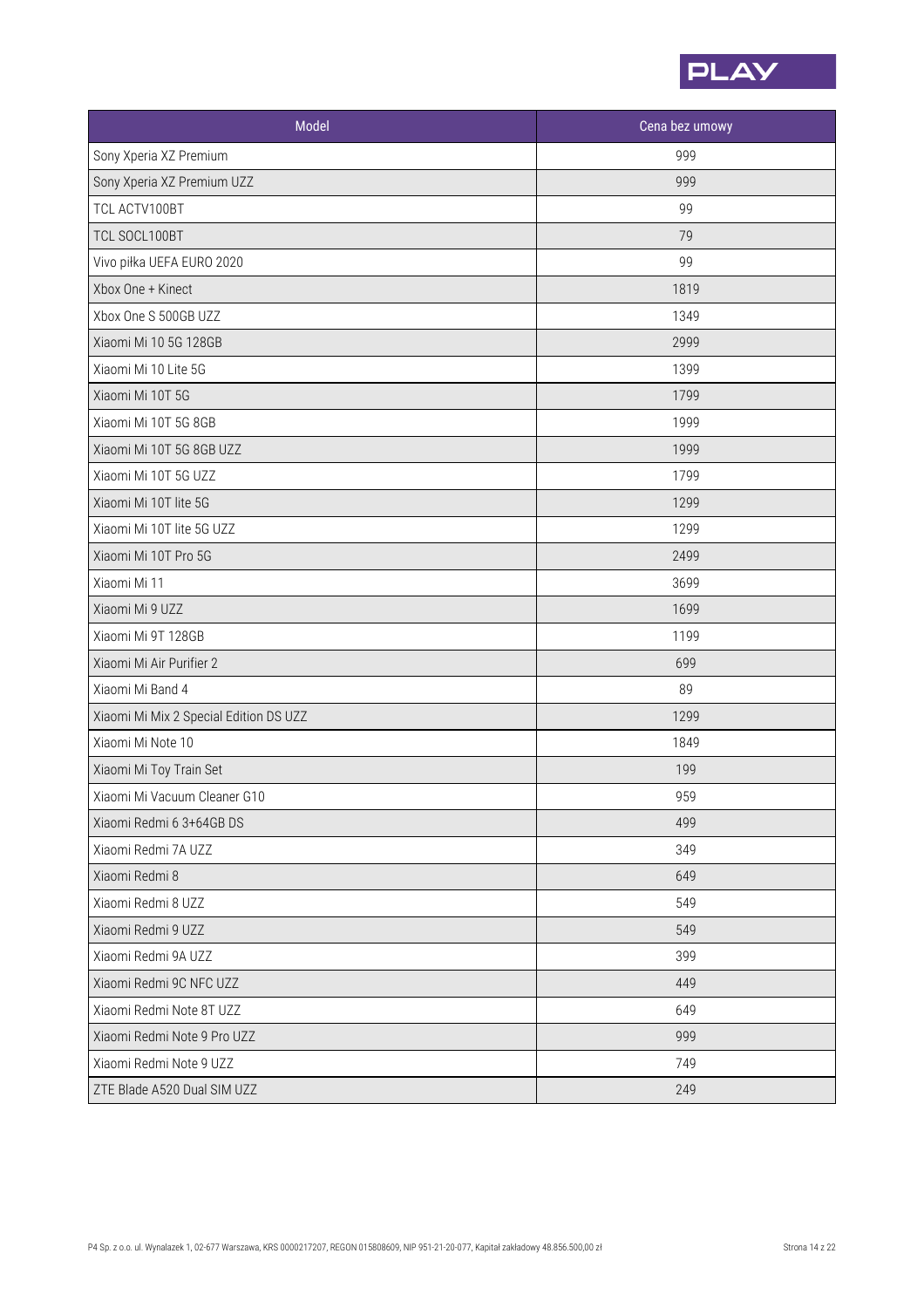

## Cennik urządzeń dostępnych na życzenie bez umowy

Obowiązuje od dnia 22.07.2021 do wyczerpania stanów magazynowych objętych niniejszym Cennikiem lub jego odwołania.

| Model                                    | Cena bez umowy |
|------------------------------------------|----------------|
| Acer Swift 1 SF114-32-P90V UZZ           | 1349           |
| Apple AirPods Pro                        | 1099           |
| Apple iPad Air 2 WiFi + Cellular 32GB    | 2799           |
| Apple iPad Air 2 WiFi + Cellular 64GB    | 3299           |
| Apple iPad mini 3 WiFi + Cellular 128GB  | 3100           |
| Apple iPad mini 3 WiFi + Cellular 64GB   | 2700           |
| Apple iPad Wi-Fi 128GB                   | 2699           |
| Apple iPad Wi-Fi 128GB + router LinkZone | 2899           |
| Apple iPad Wi-Fi 32GB                    | 1499           |
| Apple Watch SE GPS 40 mm                 | 1299           |
| Apple Watch SE GPS 44 mm                 | 1449           |
| Apple Watch Series 6 GPS 40 mm           | 1899           |
| Apple Watch Series 6 GPS 44 mm           | 2049           |
| Epson EB-FH52                            | 3399           |
| Epson EH-TW750                           | 2999           |
| Fender Monterey                          | 1099           |
| Garmin fenix 6                           | 1999           |
| Garmin fenix 6 Pro                       | 2599           |
| Garmin fenix 6 Solar                     | 2999           |
| Garmin fenix 6S                          | 1999           |
| Garmin fenix 6S Pro                      | 2599           |
| Garmin fenix 6S Solar                    | 2999           |
| Garmin fenix 6X Pro                      | 2699           |
| Garmin Forerunner 245                    | 1079           |
| Garmin Forerunner 735XT                  | 899            |
| Garmin Instinct Solar                    | 1429           |
| Garmin vivoactive 4                      | 1299           |
| Garmin vivoactive 4S                     | 1149           |
| Garmin vívofit 4                         | 289            |
| Hammer Explorer Pro                      | 1799           |
| Honor FlyPods Lite                       | 349            |
| <b>HTC Vive Cosmos</b>                   | 3499           |
| Huawei Band 6                            | 249            |
| Huawei FreeBuds 4i                       | 299            |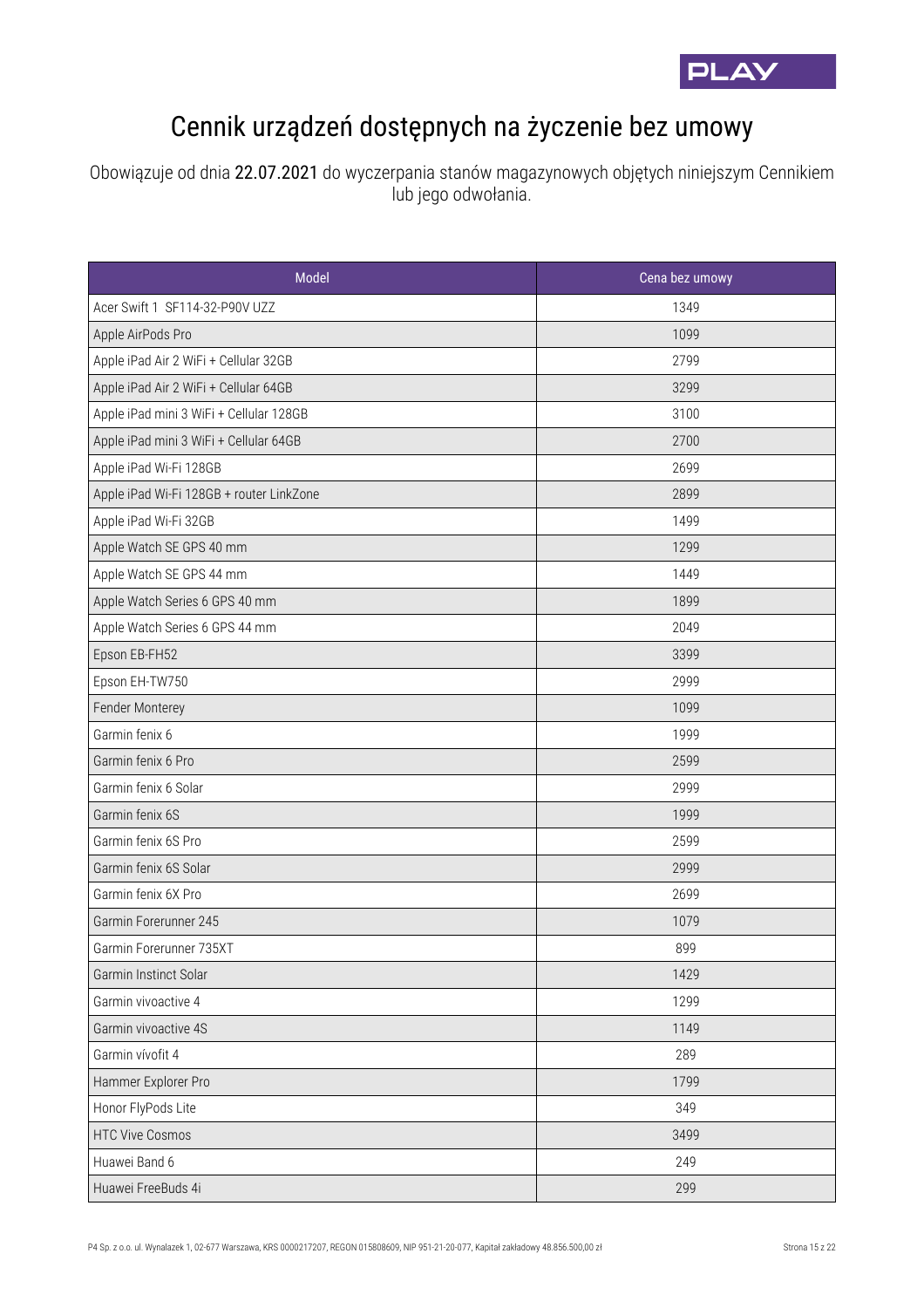

| Model                                                                  | Cena bez umowy |
|------------------------------------------------------------------------|----------------|
| Huawei FreeBuds Pro                                                    | 899            |
| Huawei Matebook 13 i5 MX150 UZZ                                        | 3499           |
| Huawei NetBox B2368-66 cat.12 UZZ                                      | 799            |
| Huawei Watch 3 Active                                                  | 1699           |
| Huawei Watch 3 Pro Classic                                             | 1999           |
| Huawei Watch GT + Mate 20 Lite                                         | 1199           |
| Huawei Watch GT 2 42 mm Classic                                        | 699            |
| Huawei Watch GT 2 42 mm Elegant                                        | 849            |
| Huawei Watch GT 2 Pro                                                  | 999            |
| JBL by HARMAN CHARGE 4 wyc                                             | 579            |
| JBL by HARMAN Everest Elite 150NC                                      | 849            |
| JBL by HARMAN FREE                                                     | 549            |
| JBL by HARMAN Live 300 TWS                                             | 639            |
| JBL by HARMAN T115BT                                                   | 179            |
| JBL by HARMAN Under Armour On Ear Sport Wireless Train                 | 849            |
| JBL by HARMAN Under Armour Pivot                                       | 639            |
| <b>JBL LINK PORTABLE</b>                                               | 649            |
| Karta Rabatowa L First Data                                            | 959            |
| Komputer stacjonarny MSI Codex S + Monitor MSI Optix G24C4             | 4899           |
| Krüger&Matz KM1598 Mini wieża lampowa                                  | 1299           |
| Laptop Acer Aspire 5 + modem E3372 UZZ                                 | 1699           |
| Laptop Acer Chromebook 314                                             | 1699           |
| Laptop ACER Chromebook CB314-1H 32GB                                   | 1699           |
| Laptop ACER Chromebook CB314-1H 64GB                                   | 1699           |
| Laptop ACER Chromebook CB514-1H 128GB                                  | 2299           |
| Laptop ACER Chromebook CB514-1H 64GB                                   | 2149           |
| Laptop Acer Nitro 5 AN515-43-R5QR                                      | 3399           |
| Laptop Acer Nitro 5 AN515-43-R5QR UZZ                                  | 3199           |
| Laptop Acer Nitro 5 AN515-54 UZZ                                       | 3499           |
| Laptop Acer Nitro 5 AN515-54-55NA                                      | 4081           |
| Laptop Acer Swift 1 SF114-32-P90V                                      | 1799           |
| Laptop Apple Macbook AIR 2020 i3 256GB                                 | 4899           |
| Laptop Apple MacBook Air Retina 13" M1 8-core GPU 7-core 8GB 256GB SSD | 5199           |
| Laptop ASUS ExpertBook P2451FA                                         | 2699           |
| Laptop Asus ExpertBook P2451FA-EB0116R                                 | 2699           |
| Laptop Asus GL703 17" + router E5573C                                  | 4289           |
| Laptop Asus GL703 17" + router E5573C UZZ                              | 3799           |
| Laptop Asus GL703 17" + router E5573Cs                                 | 4499           |
| Laptop Asus ROG GL553 + modem E3372                                    | 4199           |
| Laptop Asus ROG GL553 + Pad X360 + modem E3372                         | 3899           |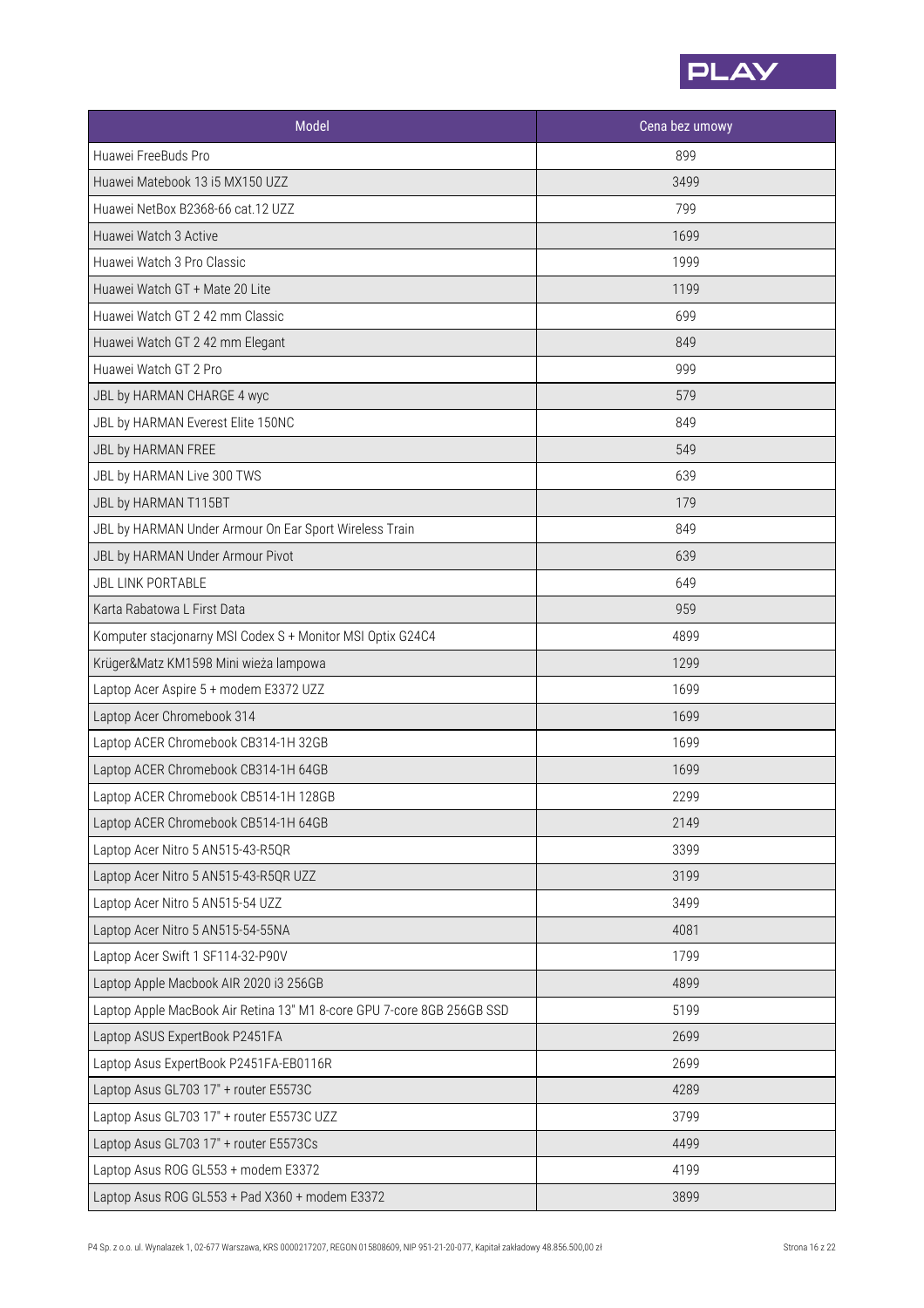

| Model                                                     | Cena bez umowy |
|-----------------------------------------------------------|----------------|
| Laptop Asus ROG GL553 i7 + modem E3372                    | 4799           |
| Laptop ASUS S330FN-EY002AT UZZ                            | 2199           |
| Laptop Asus UX360 + router LinkZone                       | 3349           |
| Laptop ASUS VivoBook S13 S330FN                           | 2999           |
| Laptop ASUS X505ZA-BR134AT UZZ                            | 1999           |
| Laptop Asus X509JA-BQ084T                                 | 3879           |
| Laptop ASUS X512 i5 8GB + router E5573Cs UZZ              | 2299           |
| Laptop ASUS X512 i5 8GB+E5573Cs UZZ                       | 2299           |
| Laptop Dell Inspiron 7567 i5 + modem E3372                | 5399           |
| Laptop Dell L7480                                         | 8479           |
| Laptop Dell L7490 14                                      | 6396           |
| Laptop HP Pavilion Gaming 15 Ryzen 5                      | 3799           |
| Laptop Huawei Matebook 13 i5 mx150                        | 4009           |
| Laptop Huawei Matebook 14                                 | 3999           |
| Laptop Huawei Matebook D 14" + E5573Cs                    | 2929           |
| Laptop Huawei Matebook D14+ router E5573C UZZ             | 2199           |
| Laptop Huawei Matebook D16                                | 3999           |
| Laptop Huawei Matebook D16 + Monitor Huawei Display 23.8" | 3999           |
| Laptop Huawei New Matebook 13                             | 3999           |
| Laptop Huawei New Matebook D15 + FreeBuds 3               | 3241           |
| Laptop Huawei New Matebook D15 + FreeBuds 3 UZZ           | 2399           |
| Laptop Ideapad 320                                        | 1399           |
| Laptop IdeaPad L340 Gaming (17) + router E5783            | 4099           |
| Laptop Lenovo 15 S540-15IWL UZZ                           | 2799           |
| Laptop Lenovo IdeaPad 120S + router E5573C + mysz         | 999            |
| Laptop Lenovo IdeaPad 3 15 ADA05                          | 2199           |
| Laptop Lenovo IdeaPad 320 + router E5573Cs                | 2409           |
| Laptop Lenovo Legion Y520 + Modem E3372                   | 3249           |
| Laptop Lenovo Legion Y520 + mysz                          | 4099           |
| Laptop Lenovo Legion Y520 + mysz UZZ                      | 4209           |
| Laptop Lenovo Legion Y520 i5 + modem E3372 + mysz         | 3249           |
| Laptop Lenovo Legion Y520 i5 + modem E3372 + mysz UZZ     | 4009           |
| Laptop Lenovo Legion Y520 i5+E5573C+mysz                  | 3249           |
| Laptop Lenovo Legion Y540-15 + router E5576               | 4009           |
| Laptop Lenovo S540+router E5573Cs+Motorola One UZZ        | 3799           |
| Laptop Lenovo Y520 15,6 UZZ                               | 2699           |
| Laptop MSI                                                | 4199           |
| Laptop MSI Alpha 15 A3DD UZZ                              | 3299           |
| Laptop MSI GF63 + router E5573Cs + plecak UZZ             | 3899           |
| Laptop MSI GF63 Thin 9SC i7 512GB UZZ                     | 3599           |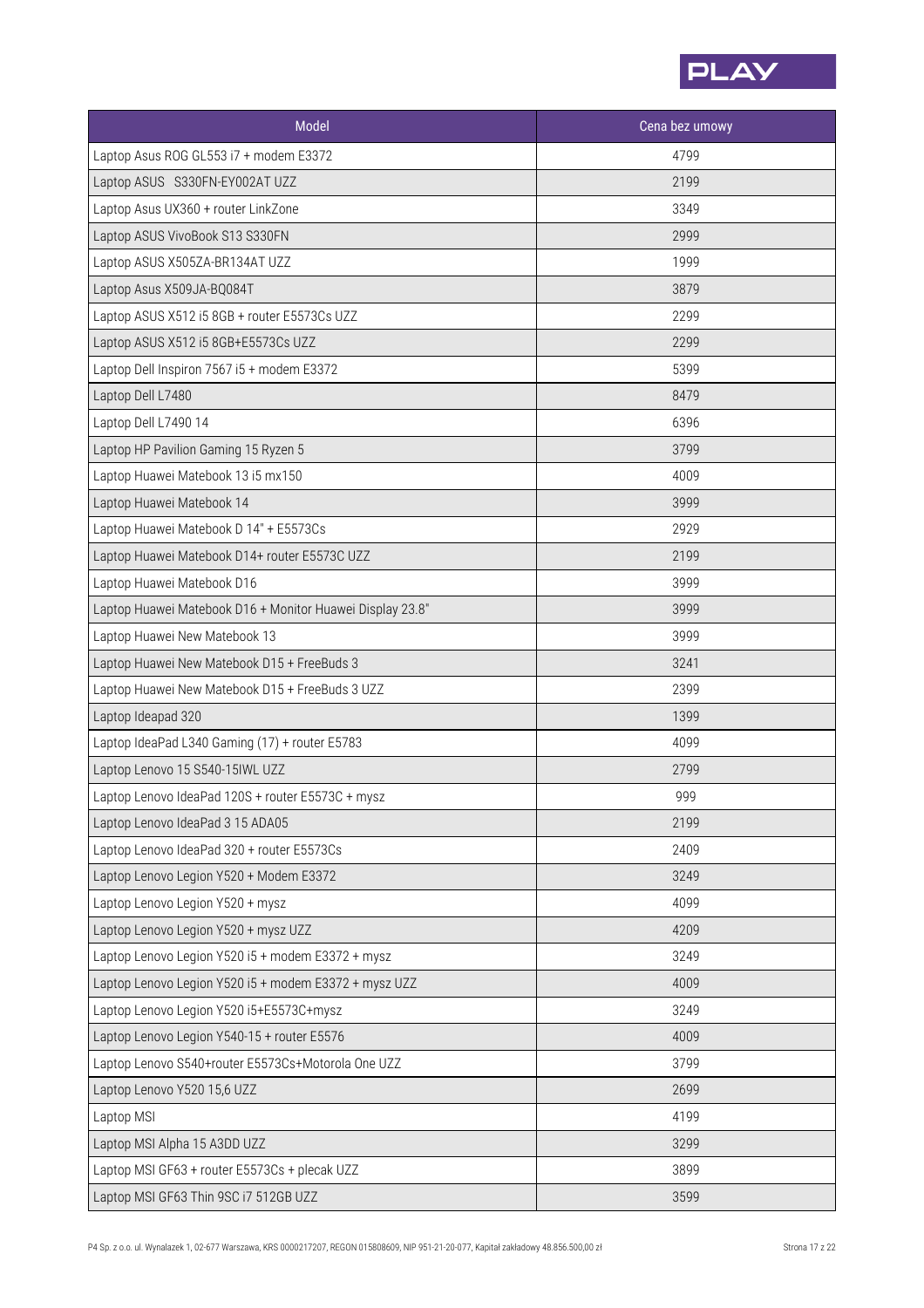

| Model                                                                                        | Cena bez umowy |
|----------------------------------------------------------------------------------------------|----------------|
| Laptop MSI GF63+E5573Cs + słuchawki + mysz UZZ                                               | 3289           |
| Laptop MSI GF75 256SSD 17 UZZ                                                                | 3399           |
| Laptop MSI GP62M 7RDX + router E5573C                                                        | 4199           |
| Laptop MSI GS65 Stealth Thin 8RE-237PL                                                       | 4999           |
| Laptop MSI GV62 7RC-065PL + router E5573Cs                                                   | 3649           |
| Laptop MSI GV62 7RC-065PL + router E5573Cs UZZ                                               | 3499           |
| Laptop MSI GV62 7RE-2204PL i5 + router E5573Cs                                               | 4299           |
| Laptop MSI GV72 8RD+gadżety+E5573C UZZ                                                       | 6319           |
| Laptop MSI Modern 14 A10M UZZ                                                                | 3499           |
| Laptop MSI Modern 14 B10MW                                                                   | 3649           |
| Laptop MSI Modern 14 B10MW UZZ                                                               | 3499           |
| Laptop MSIGS65 StealthThin 8RE-237PL UZZ                                                     | 4399           |
| Laptop Techbite ARC 11.6                                                                     | 1199           |
| Laptop Techbite ZIN 14.1 BIS 64GB + dysk SSD 128GB                                           | 1166           |
| Laptop Techbite ZIN 2                                                                        | 999            |
| Lenovo IdeaPad 100 500 GB + Router E5573 LTE                                                 | 1999           |
| Lenovo IdeaPad 100 Core i3 i 1TB HDD + router LTE                                            | 2199           |
| Lenovo IdeaPad 100S + modem E3372                                                            | 1299           |
| Lenovo IdeaPad 110 + router E5573 LTE                                                        | 2199           |
| LG 34WK650-W                                                                                 | 1849           |
| LG 49UN711C                                                                                  | 2299           |
| LG H845 G5 SE                                                                                | 2559           |
| MacBook Air 11" + router E5573                                                               | 4619           |
| Macbook AIR 2018 i5 128GB UZZ                                                                | 4099           |
| Marshall Kilburn                                                                             | 789            |
| Marshall Minor II Bluetooth                                                                  | 359            |
| MaxCom MK281                                                                                 | 249            |
| MaxCom MM29D HS                                                                              | 269            |
| MaxCom MM917 Strong                                                                          | 279            |
| Microsoft Surface 4 Pro + klawiatura + rysik + router LinkZone                               | 5219           |
| Modem E3272                                                                                  | 599            |
| Modem E3372                                                                                  | 599            |
| Modem E3372 WH                                                                               | 599            |
| Motorola Razr 5G                                                                             | 5949           |
| myPhone Cube                                                                                 | 729            |
| Navitel R600                                                                                 | 299            |
| Netatmo Presence (kamera zewnętrzna)                                                         | 1489           |
| Netatmo TERMOSTAT + 3x VALVES (Inteligentny termostat do domu + 3<br>głowice)                | 1699           |
| Netatmo Valves Set (zestaw startowy inteligentnych głowic termostatycznych do<br>mieszkania) | 949            |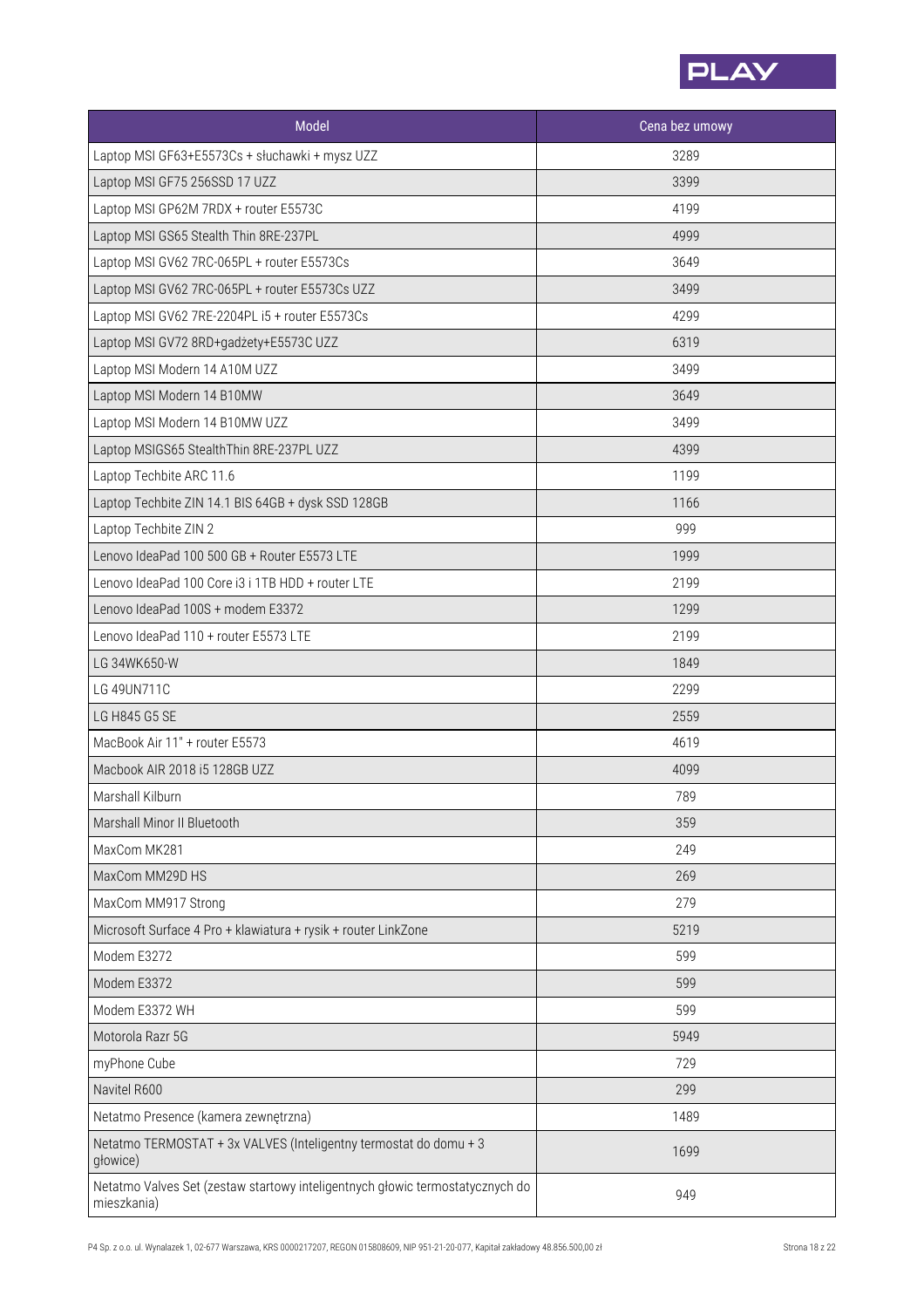

| <b>Model</b>                                                                                           | Cena bez umowy |
|--------------------------------------------------------------------------------------------------------|----------------|
| Netatmo Weather Station + Additional Module (inteligenta stacja<br>pogodowa+dodatkowy moduł)           | 859            |
| Netatmo Welcome (kamera wewnętrzna)                                                                    | 949            |
| Netatmo WELCOME + TAGS + SIREN (Inteligentny zestaw ochrony kamera,<br>czujnik okien, syrena alarmowa) | 1499           |
| NVIDIA SHIELD TV 2017 (Base)                                                                           | 1489           |
| OnePlus 8T                                                                                             | 2799           |
| OnePlus 9                                                                                              | 3349           |
| OnePlus 9 Pro 256GB                                                                                    | 4699           |
| OnePlus Nord N10 5G                                                                                    | 1299           |
| OnePlus Nord N100                                                                                      | 699            |
| Oppo Watch 41 mm                                                                                       | 899            |
| Oppo Watch 46 mm                                                                                       | 1179           |
| Piri Security Kit Maxi                                                                                 | 1349           |
| Piri Security Kit Maxi + router                                                                        | 1699           |
| Piri Security Kit Smart                                                                                | 999            |
| Router B315                                                                                            | 899            |
| Router E5377                                                                                           | 699            |
| Router E5573                                                                                           | 699            |
| Router Huawei B310 LTE UZZ                                                                             | 169            |
| Router Huawei E5573Cs LTE UZZ                                                                          | 149            |
| Router Huawei Mobile WiFi 3s UZZ                                                                       | 149            |
| Router Huawei NETBOX B2368-F20 + WA8021V5 kat. 12 UZZ                                                  | 949            |
| Router mobilny kat. 6 ZTE MF-971R UZZ                                                                  | 209            |
| Router mobilny kat. 7 Alcatel LINK ZONE (MW70) UZZ                                                     | 269            |
| Router mobilny kat.16 Netgear MR1100 UZZ                                                               | 989            |
| Router mobilny kat.6 Huawei E5783B UZZ                                                                 | 189            |
| Router mobilny kat.6 Huawei E5785 UZZ                                                                  | 189            |
| Router stacjonarny CA Huawei B618 UZZ                                                                  | 679            |
| Router stacjonarny Huawei 5G CPE Pro 2 (H122-373) + wi-fi AX 3 Dual-core                               | 1699           |
| Router stacjonarny Huawei 5G CPE Pro 2 (H122-373) UZZ                                                  | 1299           |
| Router stacjonarny Huawei B2338-168 cat.4 + RJ45 UZZ                                                   | 799            |
| Router stacjonarny kat. 12 ZTE MF286D UZZ                                                              | 589            |
| Router stacjonarny kat. 4 Alcatel LINK HUB (HH42) UZZ                                                  | 239            |
| Router stacjonarny kat. 4 Huawei B311 LTE UZZ                                                          | 229            |
| Router stacjonarny kat. 4 Huawei B311-221 LTE UZZ                                                      | 229            |
| Router stacjonarny kat. 4 ZTE MF283V UZZ                                                               | 229            |
| Router stacjonarny kat. 6 ZTE MF286R UZZ                                                               | 339            |
| Router stacjonarny kat.19 Huawei 4G Router 3 Prime (B818) UZZ                                          | 769            |
| Router stacjonarny kat.6 Huawei B525 UZZ                                                               | 339            |
| Router stacjonarny kat.7 Huawei 4G Router 3 Pro UZZ                                                    | 339            |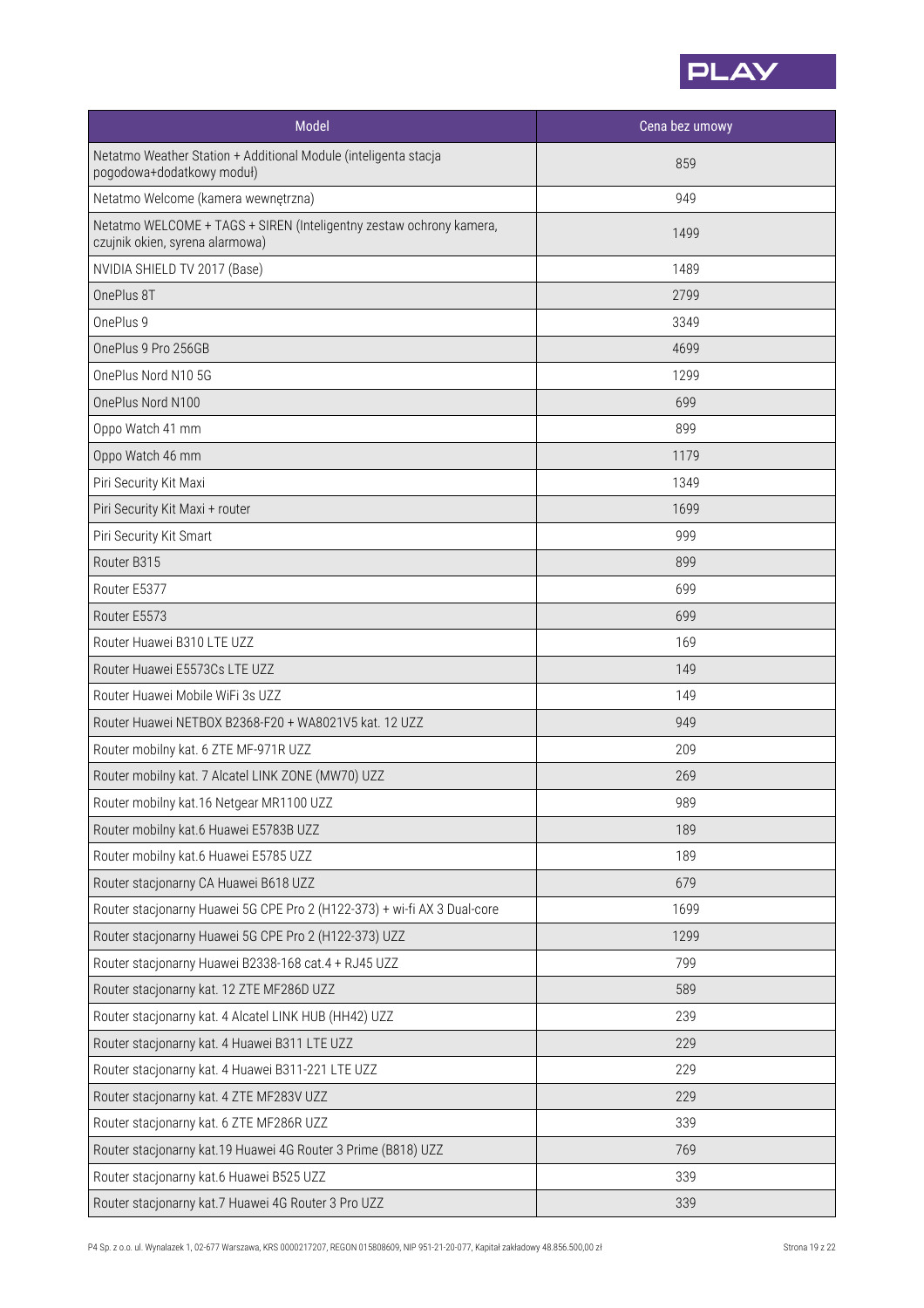

| Model                                                               | Cena bez umowy |
|---------------------------------------------------------------------|----------------|
| Router stacjonarny kat.9 Huawei B715 UZZ                            | 509            |
| Router stacjonarny wi-fi Huawei AX 3 Dual-core                      | 199            |
| Router stacjonarny ZTE MC801A 5G UZZ                                | 1499           |
| Router ZTE NETBOX MF-258K kat. 15 UZZ                               | 949            |
| Router ZTE NETBOX WF830 cat.6 outdoor UZZ                           | 699            |
| Samsung G920F Galaxy S6 64GB                                        | 2839           |
| Samsung G920F Galaxy S6 64GB UZZ                                    | 2839           |
| Samsung Galaxy A52 5G                                               | 1899           |
| Samsung Galaxy S21 Ultra                                            | 5349           |
| Samsung Galaxy S21+256GB                                            | 4999           |
| Samsung Galaxy Watch 3 41mm                                         | 1399           |
| Samsung Galaxy Watch 3 45mm                                         | 1399           |
| Samsung Galaxy Watch Active2 40 mm                                  | 1299           |
| Samsung QE55Q67AAU                                                  | 3299           |
| Samsung R210N Gear 360 (2017) + J530F Galaxy J5 (2017) DS           | 999            |
| Samsung R800N Galaxy Watch 46mm + G950F Galaxy S8                   | 2499           |
| Samsung T595 Galaxy Tab A 10.5 LTE                                  | 1329           |
| Samsung T715 Galaxy Tab S2 8.0 LTE                                  | 2099           |
| Samsung T835 Galaxy Tab S4 LTE                                      | 3429           |
| Samsung UE43TU7102                                                  | 1699           |
| Samsung UE50TU7102                                                  | 1999           |
| Samsung UE55AU7192U                                                 | 2399           |
| Samsung UE55TU7102                                                  | 2299           |
| Sony PlayStation 4 Pro 1TB                                          | 1999           |
| System Wi-Fi TP-Link Deco E4 (2 pack)                               | 289            |
| System Wi-Fi TP-Link Deco M4 (2 pack)                               | 449            |
| System Wi-Fi TP-Link Deco M5 (3pak)                                 | 989            |
| Tablet Apple iPad 10.2 Wi-Fi + Cellular 32GB -2020                  | 2199           |
| Tablet Apple iPad mini 7.9 (2019) Wi-Fi + Cellular 64GB             | 2599           |
| Tablet Huawei M5 Lite 10 LTE +PEN + Etui                            | 1399           |
| Tablet Huawei MatePad T10S 2/32GB                                   | 849            |
| Tablet Huawei MatePad T10S 2/32GB + Waga Huawei Smart Scale AH100   | 849            |
| Tablet Huawei MediaPad T5 10 LTE 3/32GB                             | 849            |
| Tablet Huawei MediaPad T5 10 LTE 3/32GB + Huawei Y5p + Huawei AM115 | 1249           |
| Tablet Huawei T3 10 LTE UZZ                                         | 539            |
| Tablet Huawei T5 10 LTE 2/16GB UZZ                                  | 799            |
| Tablet Huawei T5 10 LTE UZZ                                         | 799            |
| Tablet Lenovo P10 4/64 10" LTE                                      | 1489           |
| Tablet Lenovo TAB M10 FHD Plus 4/64GB LTE                           | 1049           |
| Tablet Lenovo Yoga Smart Tablet YT-X705L LTE                        | 1399           |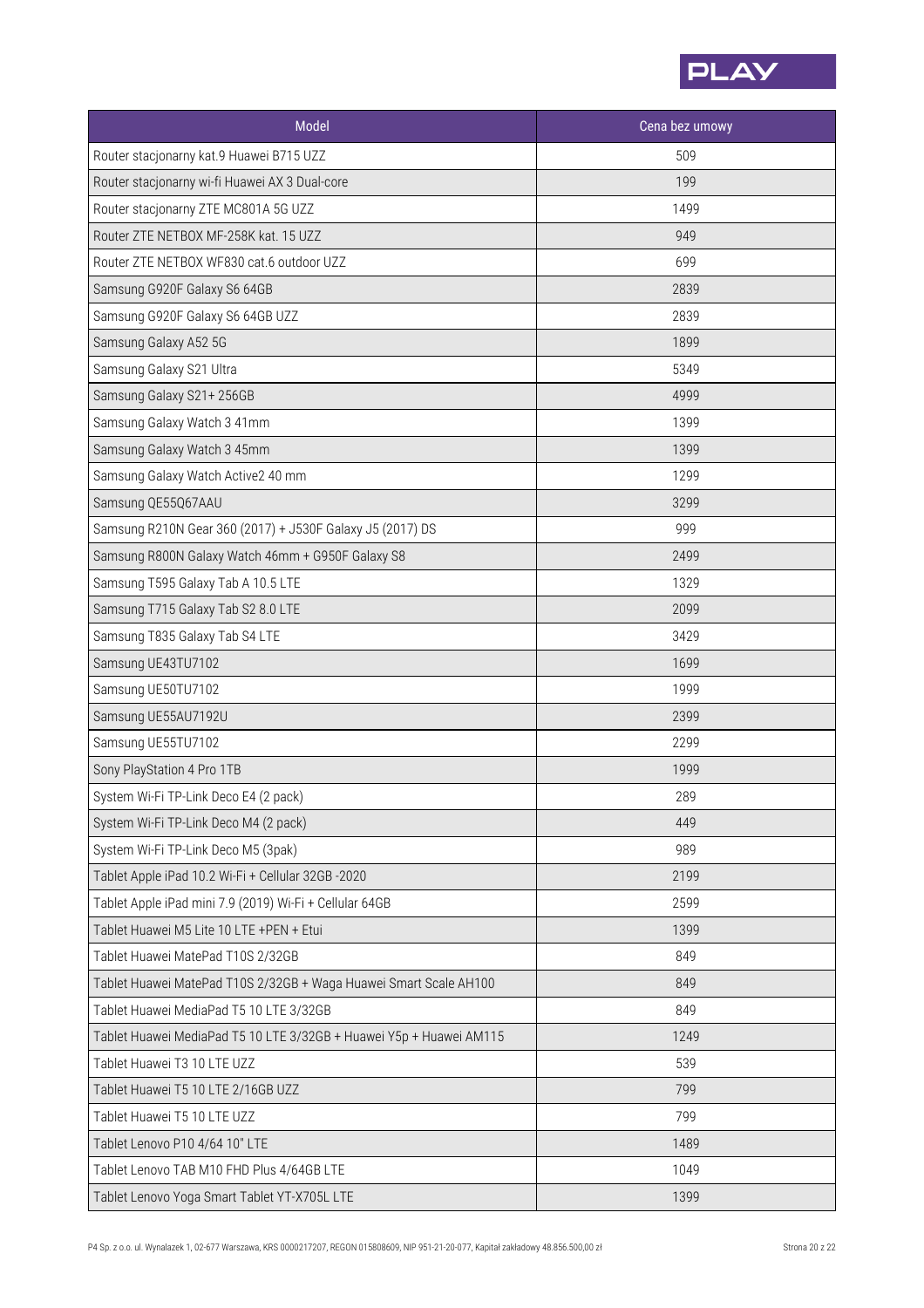

| <b>Model</b>                                        | Cena bez umowy |
|-----------------------------------------------------|----------------|
| Tablet Samsung Galaxy S5e T725N LTE                 | 1999           |
| Tablet Samsung Galaxy TAB A 10.1 2019 T515N LTE UZZ | 949            |
| Tablet Samsung Galaxy TAB S6 LITE LTE               | 1899           |
| Tablet Samsung Galaxy TAB S6 Lite UZZ               | 1699           |
| <b>TCL 43P615</b>                                   | 1599           |
| <b>TCL 50P615</b>                                   | 1999           |
| <b>TCL 55P615</b>                                   | 2199           |
| TCL TKJ400F                                         | 949            |
| <b>TCL TS6110</b>                                   | 549            |
| <b>TCL TS8111</b>                                   | 749            |
| TrybEco Foldie                                      | 6929           |
| TrybEco GoPorter                                    | 3899           |
| Vivo TWS Neo                                        | 449            |
| <b>Vivo X51 5G</b>                                  | 2999           |
| Vivo X60 Pro 5G                                     | 3699           |
| Wzmacniacz sieci Tenda A18                          | 99             |
| Wzmacniacz sieci Tenda A9                           | 49             |
| Wzmacniacz sieci TP-Link RE200                      | 119            |
| Wzmacniacz sieci TP-Link WA850RE                    | 64             |
| Wzmacniacz sygnału CEL-FI SOLO użyczenie            | 6150           |
| Wzmacniacz sygnału Coiler AT-900 użyczenie          | 4797           |
| Wzmacniacz sygnału RX9123 V5 użyczenie              | 37000          |
| Xbox Series X 1TB                                   | 2399           |
| Xiaomi Amazfit Bip                                  | 279            |
| Xiaomi Mi 11 Ultra 5G                               | 5699           |
| Xiaomi Mi Air Purifier 2s                           | 699            |
| Xiaomi Mi Air Purifier 3H                           | 699            |
| Xiaomi Mi Air Purifier Pro H                        | 999            |
| Xiaomi Mi Body Composition Scale 2                  | 75             |
| Xiaomi Mi Box S 4K                                  | 319            |
| Xiaomi Mi Electric Scooter                          | 1699           |
| Xiaomi Mi Electric Scooter 1S                       | 1799           |
| Xiaomi Mi Electric Scooter Pro 2                    | 2399           |
| Xiaomi Mi Robot Vacuum Mop 1C                       | 1099           |
| Xiaomi Mi Robot Vacuum Mop Essential                | 599            |
| Xiaomi Mi Robot Vacuum Mop Pro                      | 1249           |
| Xiaomi Mi Sports Bluetooth Earphones                | 129            |
| Xiaomi Mi True Wireless Earphones 2                 | 299            |
| Xiaomi Mi True Wireless Earphones 2S                | 299            |
| Xiaomi Mi Watch                                     | 479            |